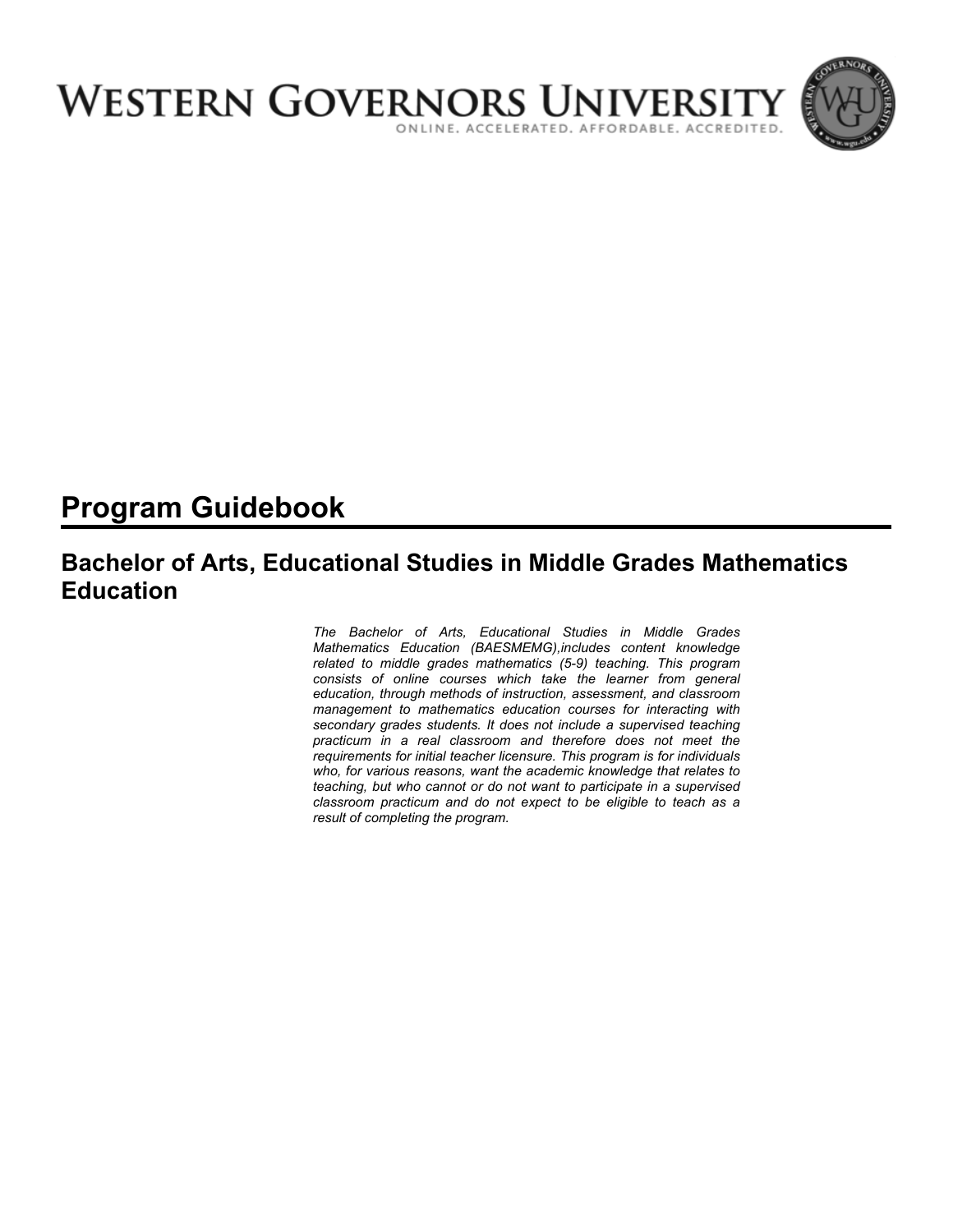# **Understanding the Competency-Based Approach**

Practically speaking, how do competency-based programs like those offered at Western Governors University (WGU) work? Unlike traditional universities, WGU does not award degrees based on completion of a certain number of credit hours or a certain set of required courses. Instead, you will earn your degree by demonstrating your skills, knowledge, and understanding of important concepts.

Progress through a degree program is governed not by the amount of time you spend in class but by your ability to demonstrate mastery of competencies as you complete required courses. Of course, you will need to engage in learning experiences as you review competencies or develop knowledge and skills in areas in which you may be weak. To help you acquire the knowledge and skills you need to complete your courses and program, WGU provides a rich array of learning resources. Your program mentor will work closely with you to help you understand the competencies required for your program and to help you create a schedule for completing your courses. You will also work closely with course instructors as you engage in each of your courses. As subject matter experts, course instructors will guide you through the content you must master to pass the course assessments.

The benefit of this competency-based system is that it enables students who are knowledgeable about a particular subject to make accelerated progress toward completing a degree, even if they lack college experience. You may have gained skills and knowledge of a subject while on the job, accumulated wisdom through years of life experience, or already taken a course on a particular subject. WGU will award your degree based on the skills and knowledge that you possess and can demonstrate—not the number of credits hours on your transcript.

## **Accreditation**

Western Governors University is the only university in the history of American higher education to have earned accreditation from four regional accrediting commissions. WGU's accreditation was awarded by (1) the Northwest Commission on Colleges and Universities, (2) the Higher Learning Commission of the North Central Association of Colleges and Schools, (3) the Accrediting Commission for Community and Junior Colleges of the Western Association of Schools and Colleges, and (4) the Accrediting Commission for Senior Colleges and Universities of the Western Association of Schools and Colleges. The university's accreditation status is now managed by the Northwest Commission on Colleges and Universities (NWCCU), which reaffirmed WGU's accreditation in February 2020. The WGU Teachers College is accredited at the initial-licensure level by the Council for the Accreditation of Educator Preparation (CAEP) and by the Association of Advancing Quality in Educator Preparation (AAQEP) . The nursing programs are accredited by the Commission on Collegiate Nursing Education (CCNE). The Health Information Management program is accredited by the Commission on Accreditation for Health Informatics and Information Management Education (CAHIIM). The College of Business programs are accredited by the Accreditation Council for Business Schools and Programs (ACBSP).

## **The Degree Plan**

The focus of your program is your personalized Degree Plan. The Degree Plan is a detailed blueprint of the courses you will need to complete in order to earn your degree. The Degree Plan also lays out the accompanying learning resources and assessments that compose your program. The list of courses in the Degree Plan is often referred to as the standard path. The amount of time it takes to complete your program depends on both the amount of new information you need to learn and the amount of time you plan to devote each week to study.

Students vary widely in the specific skills and information they need to learn. For example, some students may be highly knowledgeable in a particular subject matter and would not need to engage in new learning opportunities. Other students may find that portions of the program require them to learn new information and that they need to take an online class or participate in a study module to acquire the knowledge and skills needed to fulfill program competencies in that area. Some individuals may be able to devote as little as 15–20 hours per week to the program, while others may need to devote more time. For this reason,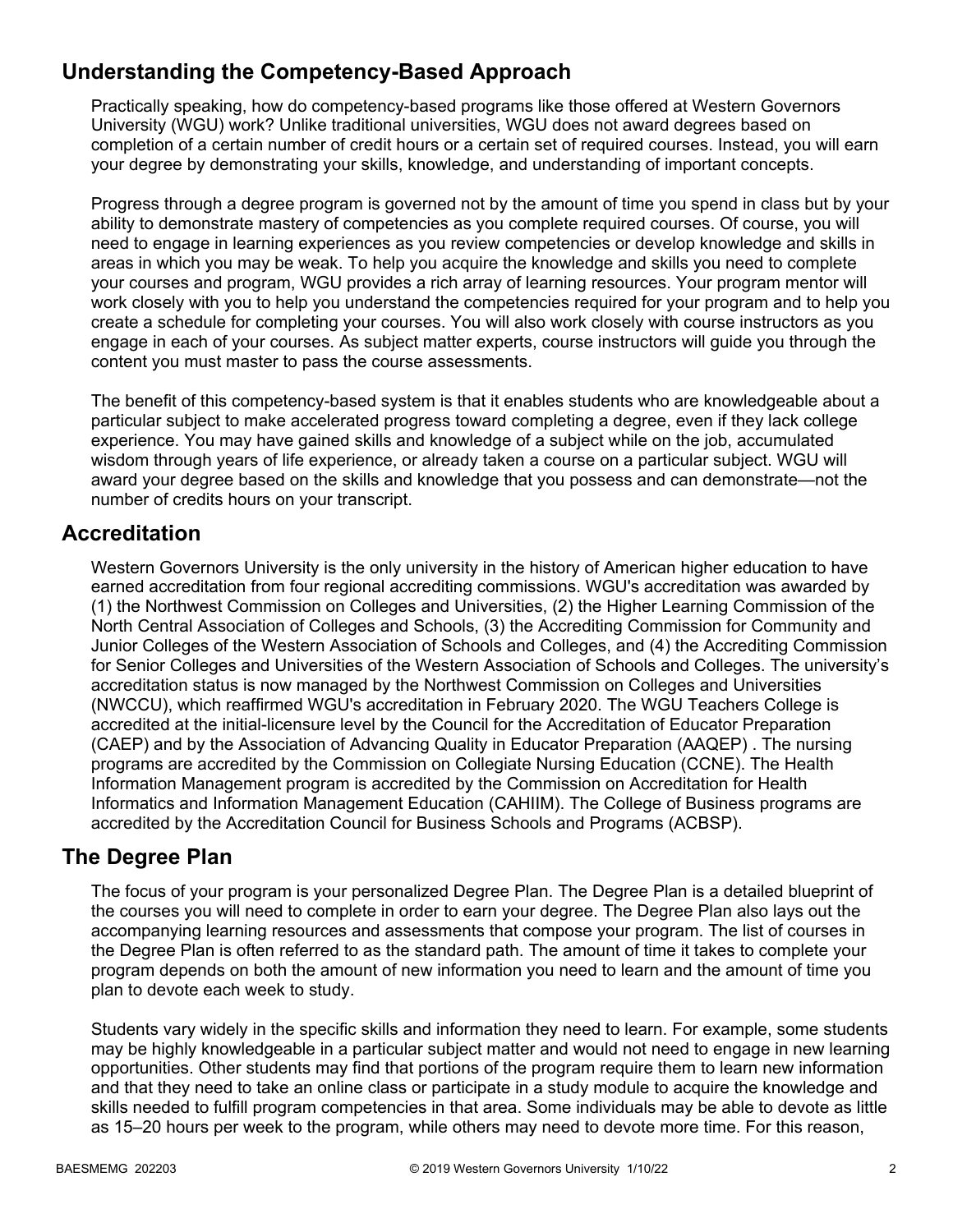pre-assessments are there to help your program mentor form a profile of your prior knowledge and create a personalized Degree Plan.

### **How You Will Interact with Faculty**

At WGU, faculty serve in specialized roles, and they will work with you individually to provide the guidance, instruction, and support you will need to succeed and graduate. As a student, it is important for you to take advantage of this support. It is key to your progress and ultimate success.

Upon your enrollment, you will be assigned a program mentor—an expert in your field of study who will provide you with regular program-level guidance and support from the day you start until the day you graduate. Your program mentor will set up regular telephone appointments (weekly at first) with you, which you will be expected to keep. The mentor will review program competencies with you and work with you to develop a plan and schedule for your coursework. Your program mentor will serve as your main point of contact throughout your program—helping you set weekly study goals, recommending specific learning materials, telling you what to expect in courses, and keeping you motivated. In addition to regular calls, your program mentor is available to help you resolve questions and concerns as they arise.

For many of the courses at WGU, you will be required to complete performance assessments. These include reports, papers, presentations, and projects that let you demonstrate your mastery of the required competencies. A separate group of faculty members, called evaluators, will review your work to determine whether it meets requirements. Evaluators are also subject matter experts in their field of evaluation. If your assessment needs further work before it "passes," these evaluators, who review your work anonymously, will provide you with instructional feedback to help you meet evaluation standards and allow you to advance.

### **Connecting with Other Mentors and Fellow Students**

As you proceed through your Degree Plan, you will have direct contact with multiple faculty members. These communications can take a variety of forms, including participation in one-on-one discussions, chats in the learning communities, and live cohort and webinar opportunities. As a WGU student, you will have access to your own personal MyWGU Student Portal, which will provide a gateway to your courses of study, learning resources, and learning communities where you will interact with faculty and other students.

The learning resources in each course are specifically designed to support you as you develop competencies in preparation for your assessments. These learning resources may include reading materials, videos, tutorials, cohort opportunities, community discussions, and live discussions that are guided by course instructors who are experts in their field. You will access your program community during your orientation course to network with peers who are enrolled in your program and to receive continued support through professional enrichment and program-specific chats, blogs, and discussions. WGU also provides Student Services associates to help you and your program mentor solve any special problems that may arise.

## **Orientation**

The WGU orientation course focuses on acquainting you with WGU's competency-based model, distance education, technology, and other resources and tools available for students. You will also utilize WGU program and course communities, participate in activities, and get to know other students at WGU. The orientation course must be completed before you can start your first term at WGU.

# **Transferability of Prior College Coursework**

Because WGU is a competency-based institution, it does not award degrees based on credits but rather on demonstration of competency. WGU undergraduate programs may accept transfer credits or apply a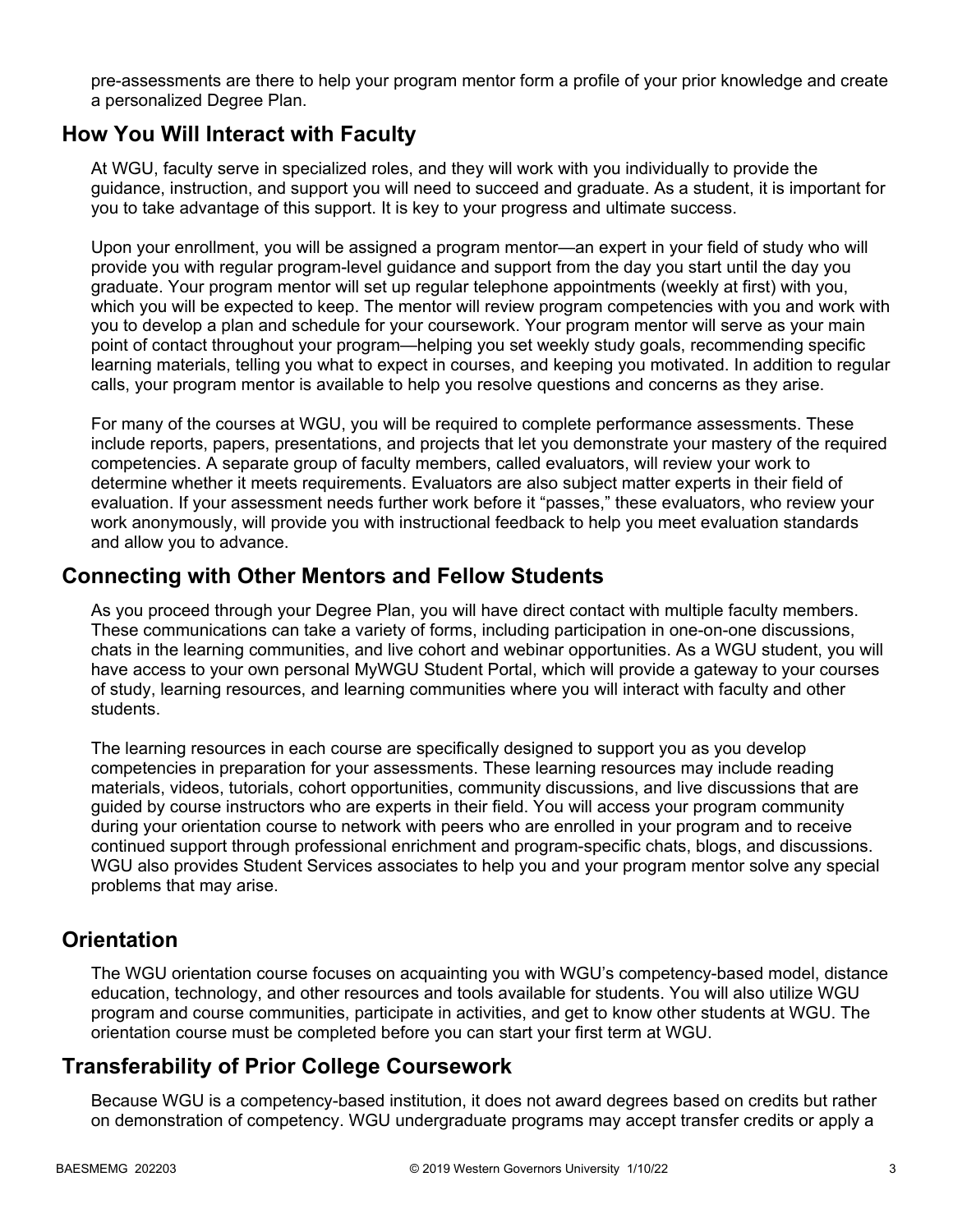'Requirement Satisfied' (RS) in some cases. Refer to your specific program transfer guidelines to determine what can be satisfied by previously earned college credits. In most cases, WGU does not accept college transfer credits at the graduate (master's) level. Students entering graduate programs must have their undergraduate degree transcripts verified before being admitted to WGU. In addition to a program's standard course path, there may be additional state-specific requirements.

#### [Click here for the Student Handbook](http://cm.wgu.edu/)

WGU does not waive any requirements based on a student's professional experience and does not perform a "résumé review" or "portfolio review" that will automatically waive any degree requirements. Degree requirements and transferability rules are subject to change in order to keep the degree content relevant and current.

Remember, WGU's competency-based approach lets you take advantage of your knowledge and skills, regardless of how you obtained them. Even when you do not directly receive credit, the knowledge you possess may help you accelerate the time it takes to complete your degree program.

### **Continuous Enrollment, On Time Progress, and Satisfactory Academic Progress**

WGU is a "continuous enrollment" institution, which means you will be automatically enrolled in each of your new terms while you are at WGU. Each term is six months long. Longer terms and continuous enrollment allow you to focus on your studies without the hassle of unnatural breaks between terms that you would experience at a more traditional university. At the end of every six-month term, you and your program mentor will review the progress you have made and revise your Degree Plan for your next sixmonth term.

WGU requires that students make measurable progress toward the completion of their degree programs every term. We call this "On-Time Progress," denoting that you are on track and making progress toward on-time graduation. As full-time students, graduate students must enroll in at least 8 competency units each term, and undergraduate students must enroll in at least 12 competency units each term. Completing at least these minimum enrollments is essential to On-Time Progress and serves as a baseline from which you may accelerate your program. We measure your progress based on the courses you are able to pass, not on your accumulation of credit hours or course grades. Every time you pass a course, you are demonstrating that you have mastered skills and knowledge in your degree program. For comparison to traditional grading systems, passing a course means you have demonstrated competency equivalent to a "B" grade or better.

WGU assigns competency units to each course in order to track your progress through the program. A competency unit is equivalent to one semester credit of learning. Some courses may be assigned 3 competency units while others may be as large as 12 competency units.

Satisfactory Academic Progress (SAP) is particularly important to students on financial aid because you must achieve SAP in order to maintain eligibility for financial aid. We will measure your SAP quantitatively by reviewing the number of competency units you have completed each term. In order to remain in good academic standing, you must complete at least 66.67% of the units you attempt over the length of your program—including any courses you add to your term to accelerate your progress. Additionally, during your first term at WGU you must pass at least 3 competency units in order to remain eligible for financial aid. We know that SAP is complex, so please contact a financial aid counselor should you have additional questions. \*Please note: The Endorsement Preparation Program in Educational Leadership is not eligible for federal financial aid.

### **Courses**

Your Degree Plan includes courses needed to complete your program. To obtain your degree, you will be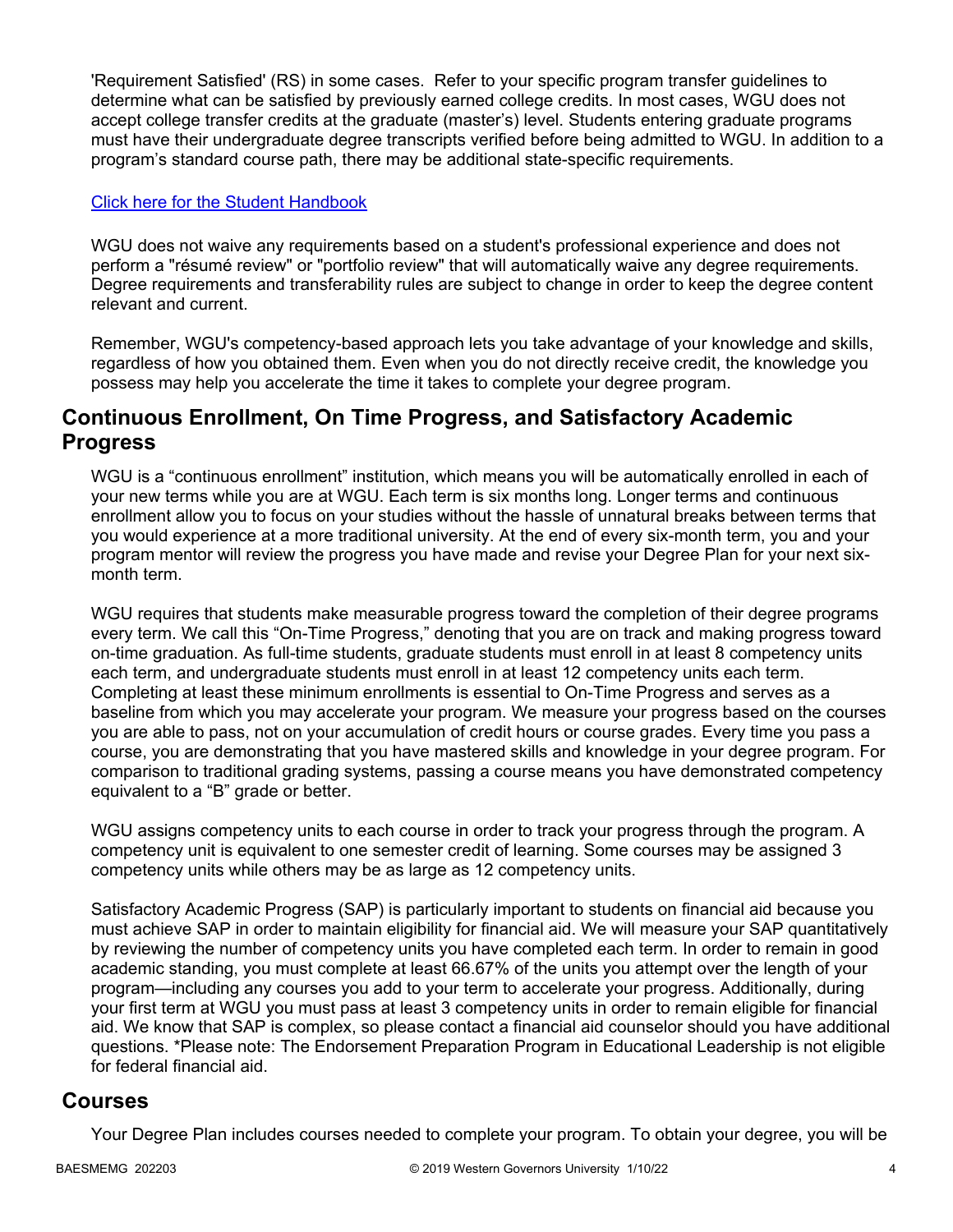required to demonstrate your skills and knowledge by completing the assessment(s) for each course. In general there are two types of assessments: performance assessments and objective assessments. Performance assessments contain, in most cases, multiple scored tasks such as projects, essays, and research papers. Objective assessments include multiple-choice items, multiple-selection items, matching, short answer, drag-and-drop, and point-and-click item types, as well as case study and videobased items. Certifications verified through third parties may also be included in your program. More detailed information about each assessment is provided in each course of study.

# **External Content & Basic Skills Exams**

Western Governors University requires that candidates pass the state-mandated content exam that aligns with their WGU program in addition to a basic skills exam (initial licensure programs only). Specific information regarding required content and basic skills exams required for each program and state can be found in the WGU Student Handbook. In many cases, it is the candidates' responsibility to register and pay for the required exams and submit their official passing score reports to WGU.

# **State Licensure Requirements**

Many states have specific licensure requirements that are not part of WGU programs that you will have to fulfill in addition to the degree requirements of your program. These state licensure requirements might include, but are not limited to: subject-specific licensure exams, state-specific teacher performance assessments, course work related to state history, basic skills exams, and background clearances. The WGU Student Handbook outlines the credentialing requirements of each state. Teacher candidates should consult the applicable section to become familiar with their state's expectations regarding licensure.

# **Learning Resources**

WGU works with many different educational partners, including enterprises, publishers, training companies, and higher educational institutions, to provide high-quality and effective learning resources that match the competencies you are developing. These vary in type, and may be combined to create the best learning experience for your course. A learning resource can be an e-textbook, online module, study guide, simulation, virtual lab, tutorial, or a combination of these. The cost of most learning resources are included in your tuition and Learning Resource Fee. They can be accessed or enrolled for through your courses. Some degree-specific resources are not covered by your tuition, and you will need to cover those costs separately. WGU also provides a robust library to help you obtain additional learning resources, as needed.

#### Mobile Compatibility:

The following article provides additional details about the current state of mobile compatibility for learning resources at WGU. It includes a list that can be referenced to determine the mobile friendliness of all core course materials used in a program.

[Student Handbook article: Can I use my mobile device for learning resources?](https://cm.wgu.edu/t5/Frequently-Asked-Questions/Can-I-use-my-mobile-device-for-learning-resources/ta-p/396)

## **Standard Path**

As previously mentioned, competency units (CUs) have been assigned to each course in order to measure your academic progress. If you are an undergraduate student, you will be expected to enroll in a minimum of 12 competency units each term. Graduate students are expected to enroll in a minimum of 8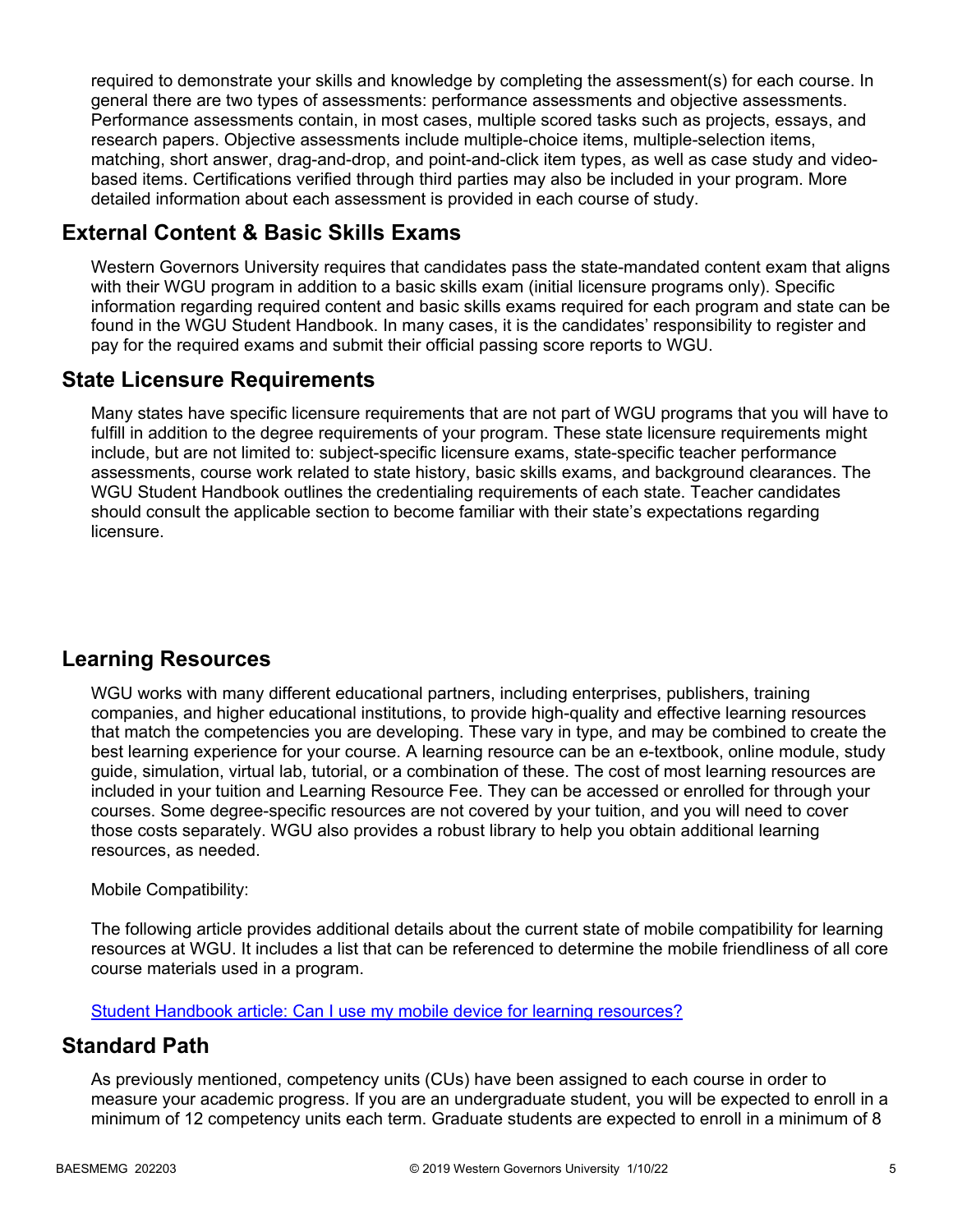competency units each term. A standard plan for a student for this program who entered WGU without any transfer units would look similar to the one on the following page. Your personal progress can be faster, but your pace will be determined by the extent of your transfer units, your time commitment, and your determination to proceed at a faster rate.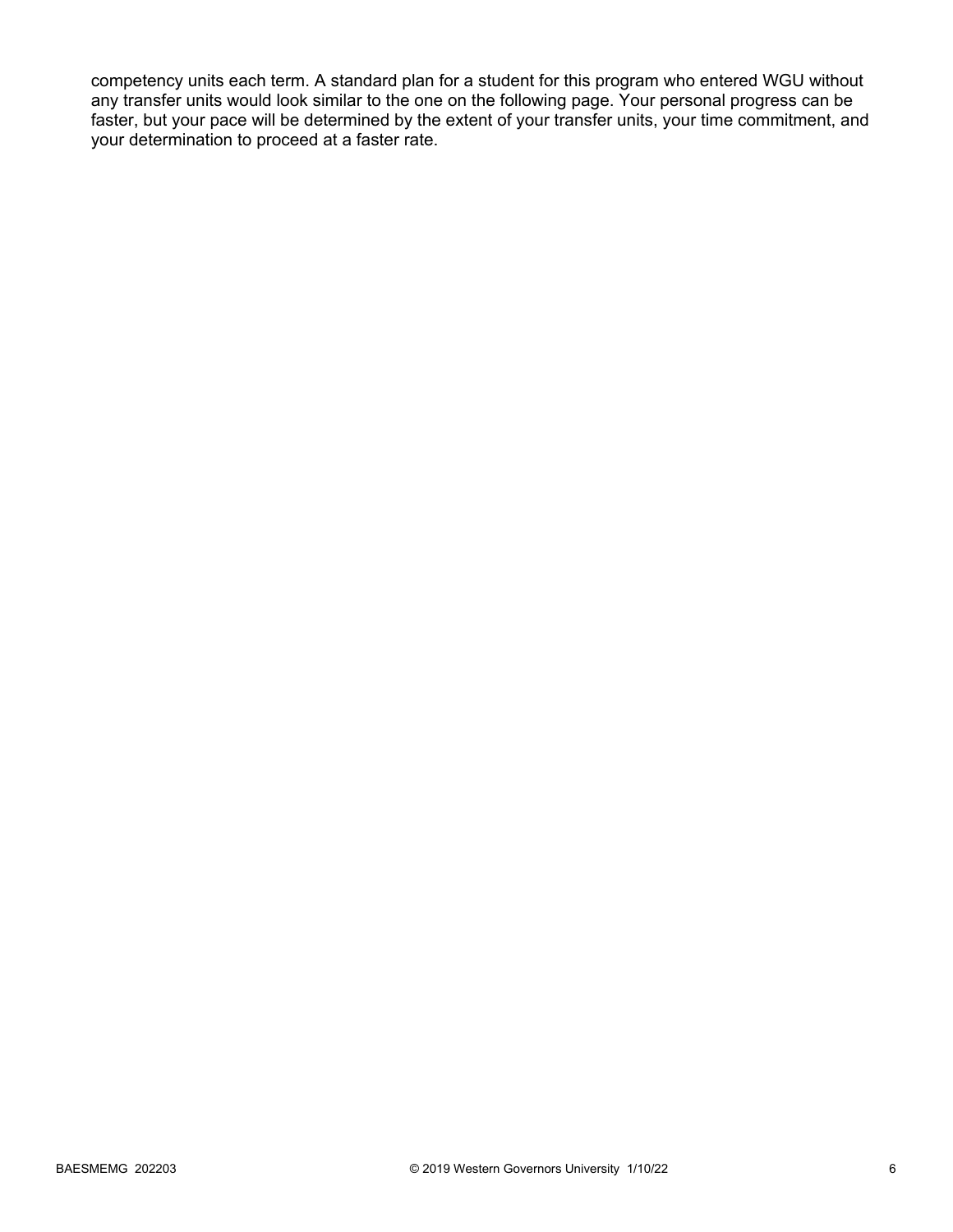# **Standard Path** *for* **Bachelor of Arts, Educational Studies in Middle Grades Mathematics Education**

| <b>Course Description</b>                                          | <b>CU<sub>s</sub></b> | <b>Term</b>    |
|--------------------------------------------------------------------|-----------------------|----------------|
| <b>Educational Foundations</b>                                     | $\overline{2}$        | 1              |
| <b>Finite Mathematics</b>                                          | $\overline{4}$        | 1              |
| <b>Introduction to Humanities</b>                                  | 3                     | 1              |
| College Algebra                                                    | 4                     | 1              |
| Educational Psychology and Development of Children and Adolescents | 4                     | 2              |
| <b>Survey of United States History</b>                             | 3                     | $\overline{2}$ |
| <b>English Composition I</b>                                       | 3                     | $\overline{2}$ |
| <b>Integrated Physical Sciences</b>                                | 3                     | 2              |
| The School as a Community of Care                                  | 3                     | 3              |
| <b>Applied Probability and Statistics</b>                          | 3                     | 3              |
| <b>Trigonometry and Precalculus</b>                                | $\overline{4}$        | 3              |
| <b>Fundamentals of Diverse Learners</b>                            | 4                     | 3              |
| <b>Managing Engaging Learning Environments</b>                     | 3                     | 4              |
| <b>Probability and Statistics I</b>                                | 4                     | 4              |
| Introduction to Biology                                            | 3                     | 4              |
| Natural Science Lab                                                | 2                     | 4              |
| Introduction to Curriculum, Instruction, and Assessment            | 3                     | 5              |
| Assessing Impact on Student Learning                               | 3                     | 5              |
| <b>College Geometry</b>                                            | 4                     | 5              |
| <b>English Composition II</b>                                      | 3                     | 5              |
| Introduction to Communication                                      | 3                     | 6              |
| Educational Technology for Teaching and Learning                   | 3                     | 6              |
| American Politics and the US Constitution                          | 3                     | 6              |
| Calculus I                                                         | 4                     | 6              |
| Mathematics History and Technology                                 | $\overline{4}$        | $\overline{7}$ |
| Secondary Reading Instruction and Interventions                    | 3                     | 7              |
| <b>Secondary Disciplinary Literacy</b>                             | 3                     | $\overline{7}$ |
| <b>Mathematics Learning and Teaching</b>                           | 4                     | $\overline{7}$ |
| Teaching in the Middle School                                      | 2                     | 8              |
| Algebra for Secondary Mathematics Teaching                         | 3                     | 8              |

# **Changes to Curriculum**

WGU publishes an Institutional Catalog, which describes the academic requirements of each degree program. Although students are required to complete the program version current at the time of their enrollment, WGU may modify requirements and course offerings within that version of the program to maintain the currency and relevance of WGU's competencies and programs. When program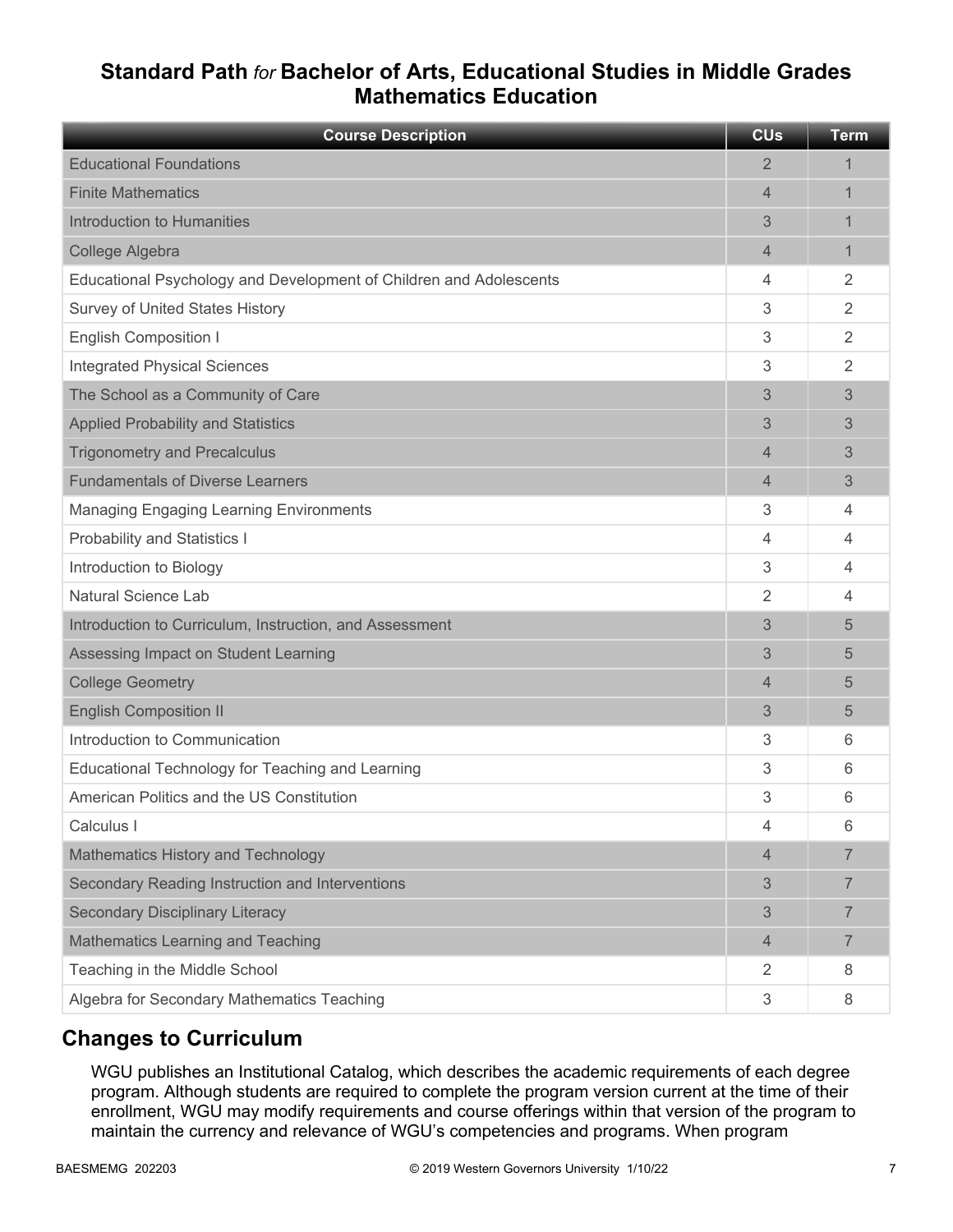requirements are updated, students readmitting after withdrawal from the university will be expected to re-enter into the most current catalog version of the program.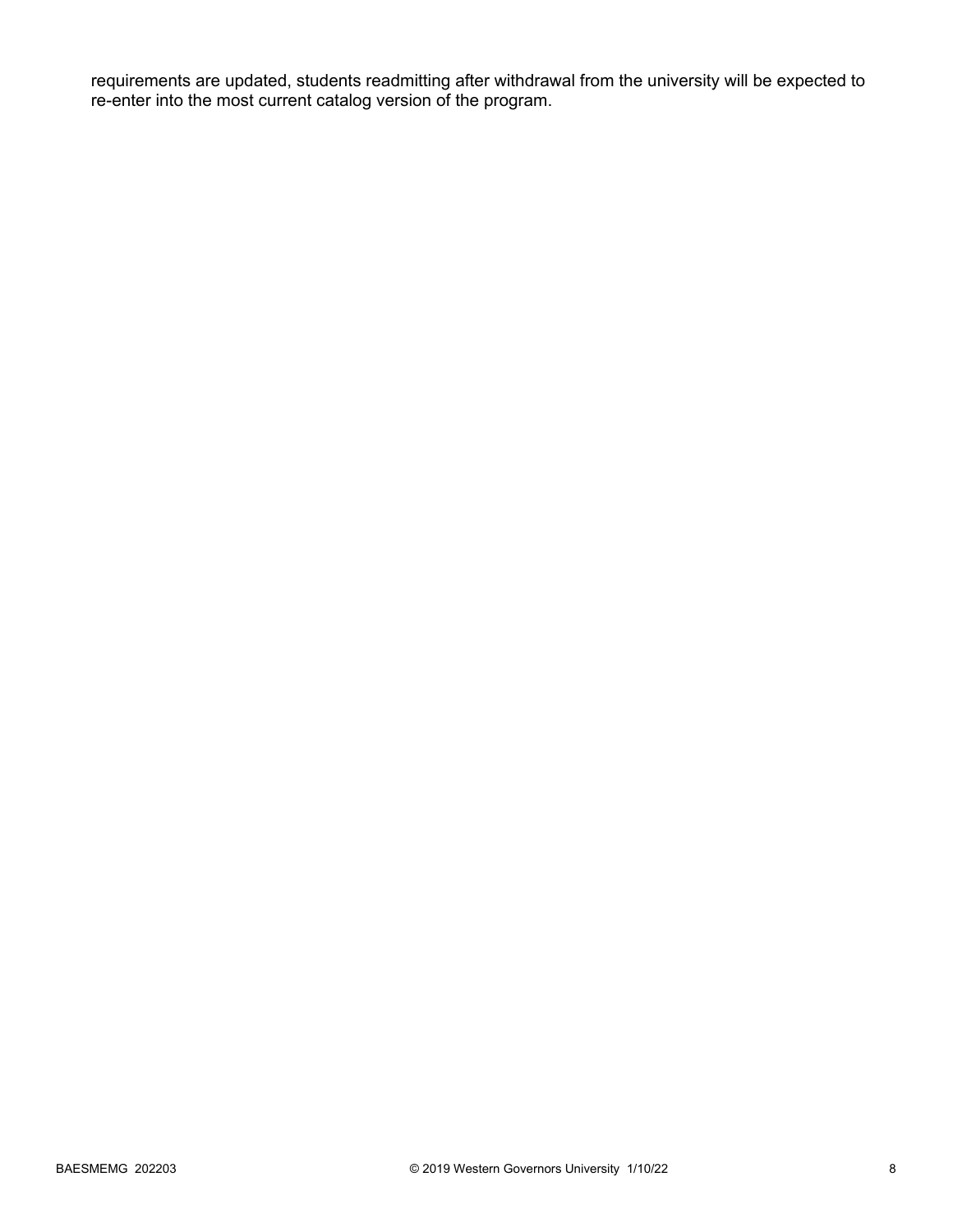# **Areas of Study** for **Bachelor of Arts, Educational Studies in Middle Grades Mathematics Education**

The following section includes the areas of study in the program, with their associated courses. Your specific learning resources and level of instructional support will vary based on the individual competencies you bring to the program and your confidence in developing the knowledge, skills, and abilities required in each area of the degree. The Degree Plan and learning resources are dynamic, so you need to review your Degree Plan and seek the advice of your mentor regarding the resources before you purchase them.

# **Professional Core**

#### **Educational Foundations**

Educational Foundations is a key component of WGU's Professional Core and is a required course for all initial licensure candidates. The course provides candidates with early classroom experience where they observe multiple school settings at three different levels of schooling and interview an educator to learn how state standards and various legal and ethical issues affect classrooms today. The course also provides candidates with opportunities to gain foundational knowledge about what it means to be a teacher in the current educational context while exploring their future role within the larger landscape of historical and cultural influences. This course ensures candidates have a firm grasp on important issues affecting educators including state standards-based curriculum, legal and ethical requirements affecting educational opportunities, and professionalism, preparing them for subsequent coursework within the Professional Core and their content area major courses. Five preclinical hours are interwoven throughout this course, and cross-cutting themes of technology and diversity are introduced for further development throughout the candidate's programs.

*This course covers the following competencies:*

- *Begin your course by discussing your course planning tool report with your instructor and creating your personalized course plan together.*
- *The graduate analyzes the role of historical and cultural influences, including issues of federal and state governance, in determining standard educational practices and ensuring equal access to educational opportunities.*
- *The graduate examines the impact of standards-based curriculum on students and teachers to determine how it supports a school's goals.*
- *The graduate evaluates the application of educational best practices in diverse learning settings to inform teaching practice.*
- *The graduate explores pathways and opportunities for professional development to grow as an educator.*

#### **Educational Psychology and Development of Children and Adolescents**

Educational Psychology and Development of Children and Adolescents is a key component of WGU's Professional Core and is a required course for all initial licensure candidates. This course prepares candidates to support classroom practices grounded in research-validated principles from the areas of educational psychology and child/adolescent development. Candidates will be introduced to learning theories that equip them with the knowledge and skills necessary to support the diverse populations of students with whom they will interact. This course addresses theories of human development, spanning early childhood through adolescence, and candidates completing this course will be able to explain and analyze the guiding perspectives on linguistic, physical, cognitive, and social development. This course will also cover appropriate instructional and assessment strategies to support student learning and development. Candidates will engage in four hours of virtual classroom observations related to issues in educational psychology and learner development. Cross-cutting themes of technology and diversity are interwoven for further development. This course is designed to be taken after successful completion of the Educational Foundations course.

- *Begin your course by discussing your course planning tool report with your instructor and creating your personalized course plan together.*
- *The graduate describes theories of development across the cognitive, linguistic, social, emotional, and physical areas to understand the needs of students at various developmental levels.*
- *The graduate evaluates the influence of students' developmental characteristics on their learning and evaluates performance to inform instructional decisions.*
- *The graduate recommends instructional strategies that will positively impact learning, based on principles of learning theories.*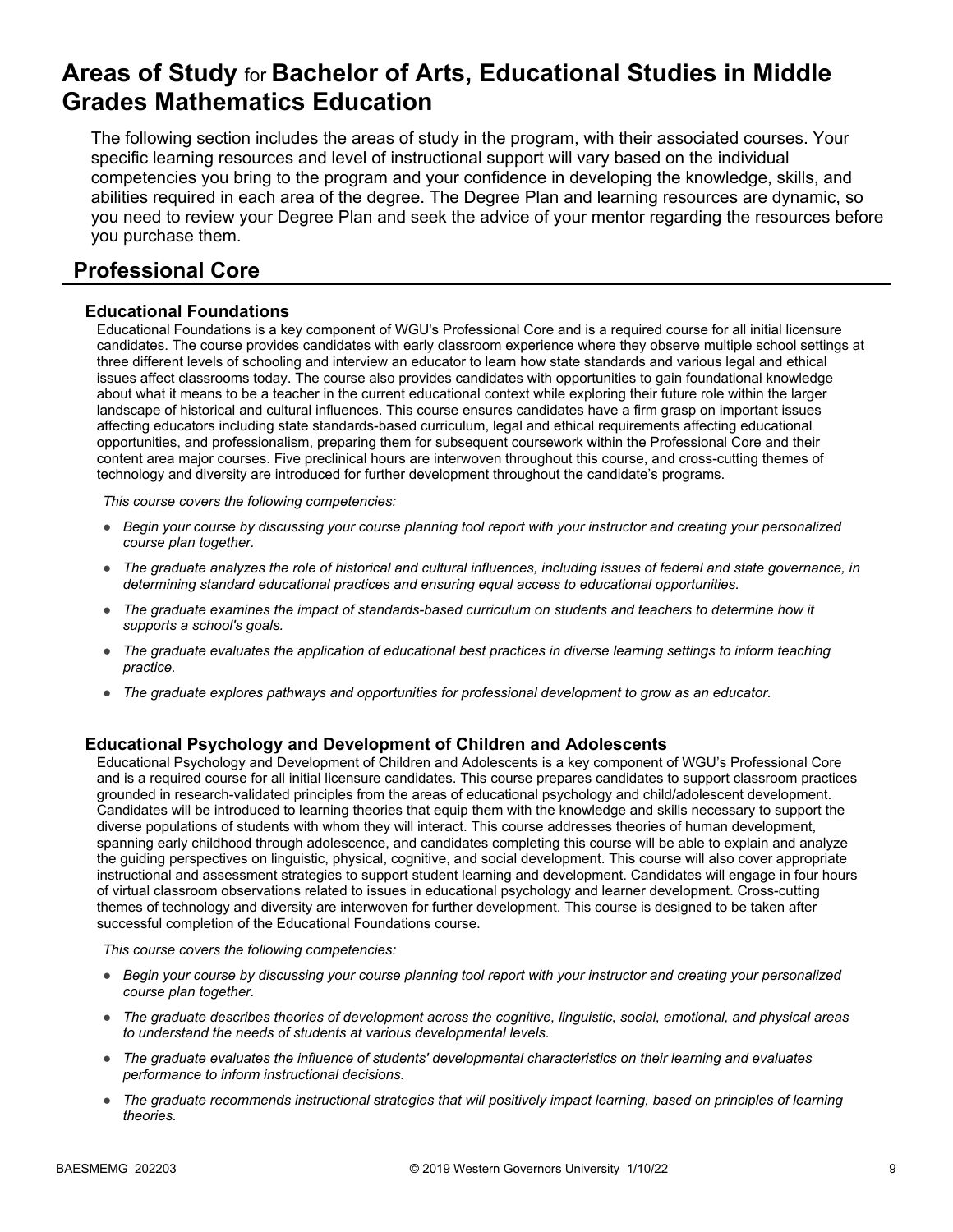● *The graduate evaluates classroom practices to determine how theories of child and adolescent psychology, learning, and development are applied in the classroom environment.*

#### **The School as a Community of Care**

The School as a Community of Care is a key component of WGU's Professional Core and is a required course for all initial licensure candidates. This course prepares candidates to meet the social and emotional needs of learners, taking into account theories and philosophical perspectives on child and adolescent development and learning. Candidates learn to effectively collaborate with parents, families, caregivers, and other community stakeholders in each child's education, to build a strong foundation for academic and personal success. Emphasis is placed on family engagement as candidates gain knowledge of individual, cultural, and community assets that can be used to facilitate learner growth and development, as well as understand mental health and emotional differences among learners that may necessitate leveraging additional resources to support students' wellbeing. Issues of youth mental health, substance abuse, suicide awareness and prevention, and abuse within families will be addressed as will the importance of parent involvement. Candidates will engage in seven hours of preclinical experiences, which include visual observations of learning environments that involve parents and families in their children's' education while supporting the social and emotional learning (SEL) needs of learners and an interview with an educational professional to explore topics related to parent involvement, youth mental health issues, and professional responsibilities to ensure student wellbeing. Additionally, crosscutting themes of technology and diversity are interwoven for further development. This course is designed to be taken after successful completion of the Educational Psychology and Development of Children and Adolescents course.

*This course covers the following competencies:*

- *Begin your course by discussing your course planning tool report with your instructor and creating your personalized course plan together.*
- *The graduate plans for learning environments that meet all students' cultural, social, and emotional learning needs by incorporating knowledge of individual learners, diverse cultures, and communities.*
- *The graduate develops strategies to address the social and emotional learning (SEL) needs of students, including the incorporation of trauma-informed or restorative instructional practices.*
- *The graduate identifies appropriate resources and processes to support the mental health and emotional well-being of students.*
- *The graduate collaborates with families, caretakers, and the larger community to identify partnerships that facilitate learner growth.*

#### **Fundamentals of Diverse Learners**

Fundamentals of Diverse Learners is a key component of WGU's Professional Core and is a required course for all initial licensure candidates. This course prepares candidates to consider and address the wide range of learning needs in the classrooms of today. This course teaches candidates to identify and support the needs of diverse populations of learners, including, for example, students with disabilities (INCLUDING DYSLEXIA), English language learners, and gifted and talented students. Practical strategies for differentiating instruction while creating a safe, inclusive, and culturally responsive learning environment are explored. This course helps candidates develop skills for partnering with parents and advocating for all students, particularly those impacted by provisions of IDEA and Section 504 of the Rehabilitation Act. Multitiered systems of supports are addressed to prepare candidates for their future classrooms as they seek to select appropriate instructional practices and interventions to best serve their students. Candidates will engage in four hours of preclinical experiences that includes a simulated teaching experience in which skills learned can be applied. Cross-cutting themes of technology and diversity are interwoven for further development. This course is designed to be taken after successful completion of the School as a Community of Care course.

- *Begin your course by discussing your course planning tool report with your instructor and creating your personalized course plan together.*
- *The graduate analyzes the application of policies, practices, and legal requirements to inform teaching practice.*
- *The graduate creates inclusive learning environments featuring multitiered systems of supports to address the needs of all students, including exceptional learners and English learners.*
- *The graduate creates learning experiences that accommodate the needs of students with exceptionalities, including gifted and talented students, in order to facilitate the success of all learners.*
- *The graduate integrates equity pedagogy to address the needs of multicultural learners.*
- *The graduate plans learning experiences that accommodate linguistic diversity to facilitate the success of all learners.*
- *The graduate recommends strategies to engage with students, families, administrators, and other stakeholders in ways*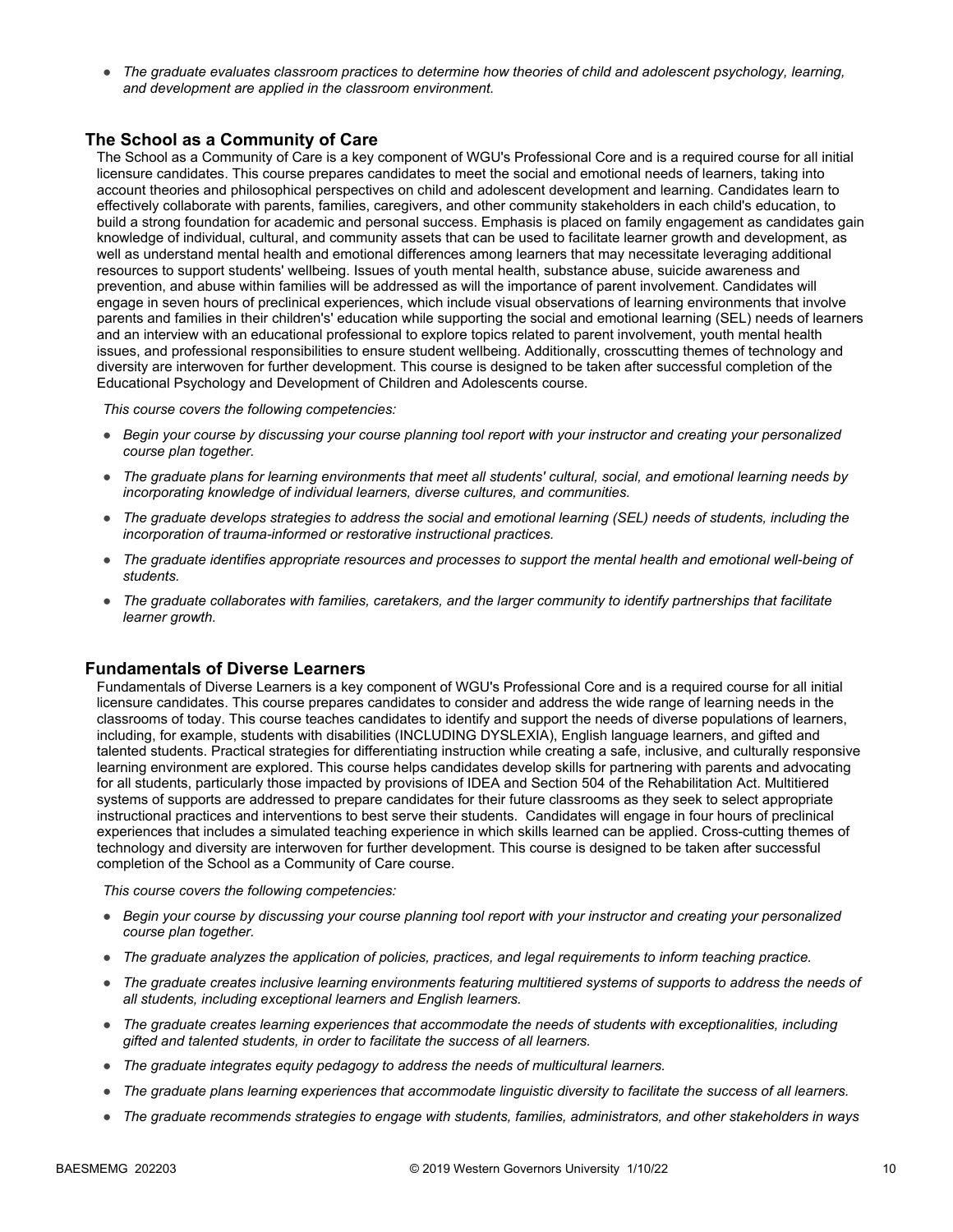#### **Managing Engaging Learning Environments**

Managing Engaging Learning Environments is a key component of WGU's Professional Core and is a required course for all initial licensure candidates. This course prepares candidates to establish and contribute to safe and productive learning environments that support the success of all learners by ensuring student engagement and motivation for learning. Candidates will learn strategies, such as incorporating consistent routines and expectations, to provide positive behavior supports, increase learner motivation, promote active learning and self-direction, and ensure a safe and productive classroom setting that fosters a sense of community through collaborative educational practices. The course will culminate in evidence-based, practical application of current strategies, theories, or philosophical perspectives related to motivating and engaging all students in a learning community. Candidates will engage in seven hours of preclinical experiences that include both virtual observations of classroom settings and time in a simulated classroom environment where theory can be put into practice. Cross-cutting themes of technology and diversity are interwoven for further development. This course is designed to be taken after successful completion of the Fundamentals of Diverse Learners course.

*This course covers the following competencies:*

- *Begin your course by discussing your course planning tool report with your instructor and creating your personalized course plan together.*
- *The graduate establishes norms and routines to create a safe and productive learning environment that encourages positive social interactions, individual and collaborative learning, and appropriate classroom behaviors.*
- *The graduate interacts with each student in a way that builds positive relationships by using knowledge of individual learners, diverse cultures, and communities.*
- *The graduate analyzes the theoretical foundations and application of classroom management strategies, including behavior support and conflict management, to inform teaching practice.*
- *The graduate recommends strategies that are motivating and encourage active engagement from all students.*

#### **Introduction to Curriculum, Instruction, and Assessment**

Introduction to Curriculum, Instruction, and Assessment is a key component of WGU's Professional Core and is a required course for all initial licensure candidates. This course provides candidates with the knowledge and skills necessary to create engaging and standards-aligned lessons that meet the needs of all learners. Candidates will learn to analyze learner needs based on a variety of inputs, including their state P–12 standards, assessment results, and knowledge of learner differences. This course will help candidates design, deliver, and modify instruction in accordance to needs and educational requirements. Candidates will engage in three hours of preclinical experiences that include virtual classroom observations. They also will record a short teaching segment, allowing for authentic teaching experience. Crosscutting themes of technology and diversity are interwoven for continued development. This course is designed to be taken after successful completion of the Managing Engaging Learning Environments course.

*This course covers the following competencies:*

- *Begin your course by discussing your course planning tool report with your instructor and creating your personalized course plan together.*
- *The graduate aligns lessons to learning goals by synthesizing knowledge about students and their assessment data.*
- *The graduate analyzes the role of various assessment types in evaluating student learning and planning future instruction.*
- *The graduate implements evidence-based instructional strategies to increase content area learning.*
- *The graduate differentiates instruction to facilitate mastery for all learners.*
- *The graduate incorporates cross-disciplinary instruction, skills, and content into lessons.*
- *The graduate creates standards-based instructional plans based on their state's P–12 standards that incorporate knowledge of learners' developmental needs, prior learning, and community and cultural context.*

#### **Assessing Impact on Student Learning**

Assessing Impact on Student Learning is a key component of WGU's Professional Core and is a required course for all initial licensure candidates. This course equips candidates to evaluate student learning and their own professional practice, ensuring candidates are prepared to ensure all learners' success. In this course, candidates learn multiple methods of assessment to ensure they are able to implement a balanced approach to assessment while monitoring their students' progress. Assessments types such as formative, summative, standardized, and common assessments are addressed so candidates understand their purposes and can apply them within the context of a lesson to determine impact on learning.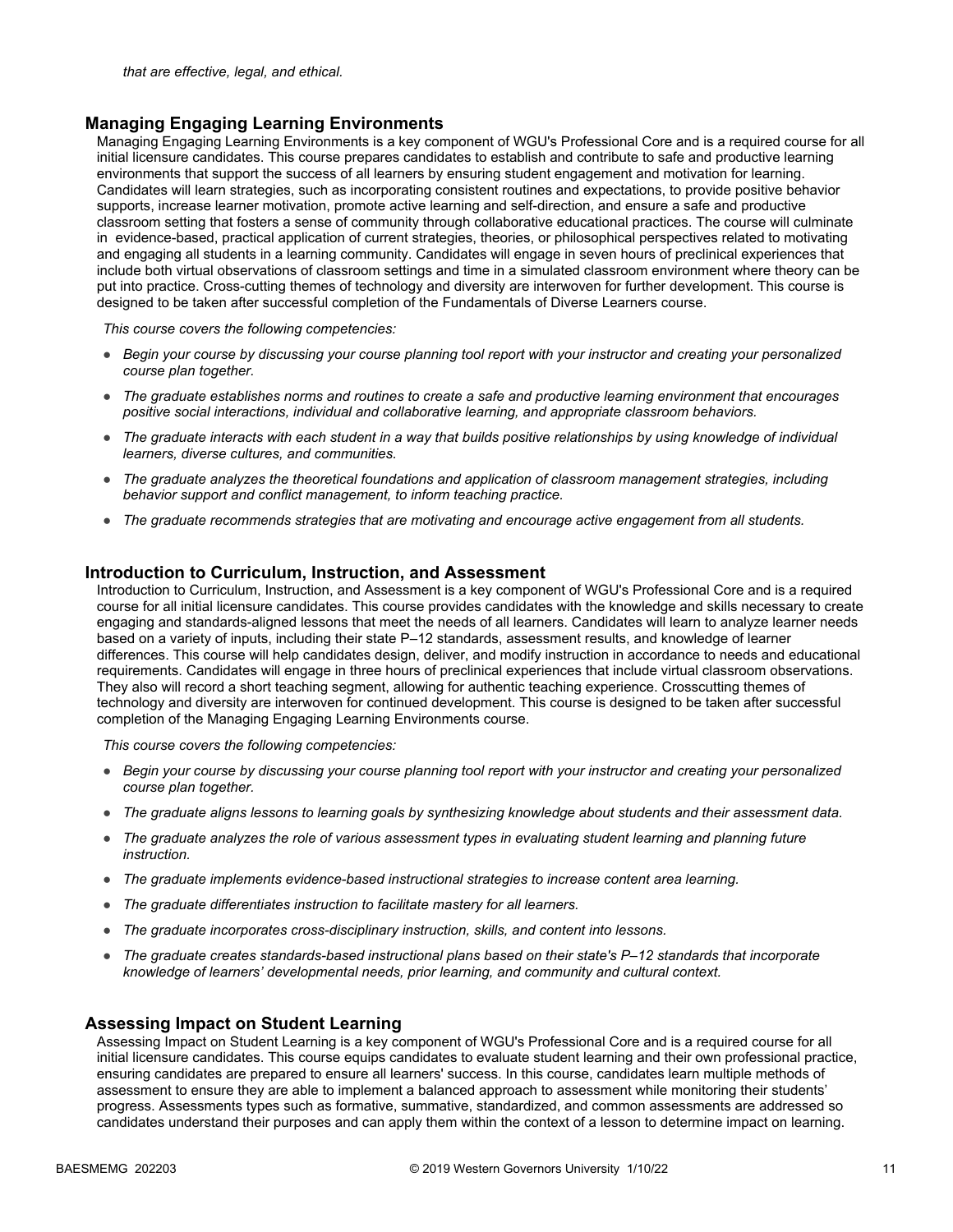Data literacy skills are taught to ensure candidates interpret and analyze individual and classroom data and apply their knowledge in ways that support academic success. Candidates will engage in three hours of preclinical experiences that include virtual classroom observations. Cross-cutting themes of technology and diversity are interwoven for further development. This course is designed to be taken after successful completion of the Introduction to Curriculum, Instruction, and Assessment course.

*This course covers the following competencies:*

- *Begin your course by discussing your course planning tool report with your instructor and creating your personalized course plan together.*
- *The graduate plans a progress-monitoring strategy, including formative, summative, and common assessments, that actively engages students in their own learning.*
- *The graduate analyzes assessment results to evaluate student learning and teacher effectiveness.*
- *The graduate makes evidence-based instructional decisions that are informed by student assessment data.*
- *The graduate determines their impact on learners and the broader school community through evaluation of teaching practice.*

#### **Educational Technology for Teaching and Learning**

Educational Technology for Teaching and Learning is a key component of WGU's professional core and is a required course for all initial licensure candidates. This course prepares candidates to incorporate technology into their classroom practices in ways that improve teaching and learning. The ISTE standards will form the basis for their practice. The material will teach candidates to critically evaluate software and hardware options that may positively impact the classroom environment, while also increasing their awareness of ethical usage and considerations related to equity, access to technology, and appropriate use of technology by P–12 students. Assistive technologies to meet the needs of a diverse learner population also will be taught in this course. Candidates will engage in three hours of preclinical experience that include virtual observations of classroom practices incorporating technology to support educational goals. Crosscutting themes of technology and diversity are interwoven for further development. This course is designed to be taken after successful completion of the Assessing Impact on Student Learning course.

*This course covers the following competencies:*

- *Begin your course by discussing your course planning tool report with your instructor and creating your personalized course plan together.*
- *The graduate analyzes how research-based applications of technology facilitate student learning.*
- *The graduate evaluates the application of technology in the classroom, including its impact on learning for all students and potential equity or access issues.*
- *The graduate promotes a technology-enabled classroom culture that is equitable, ethical, and socially responsible.*
- *The graduate applies curricular and instructional design principles to create effective digital learning environments.*
- *The graduate recommends technology as an assessment tool to encompass multiple learner needs, provide in the moment feedback, and inform instruction.*
- *The graduate fosters student self-directedness and independent learning through the use of technology.*

## **General Education**

#### **Finite Mathematics**

Finite Mathematics covers the knowledge and skills necessary to apply discrete mathematics and properties of number systems to model and solve real-life problems. Topics include sets and operations; prime and composite numbers; greatest common denominator (GCD) and least common multiple (LCM); order of operations; ordering numbers; mathematical systems including modular arithmetic, arithmetic and geometric sequences; ratio and proportion; subsets of real numbers; logic and truth tables; graphs; trees and networks; and permutation and combination. There are no prerequisites for this course.

- *Begin your course by discussing your course planning tool report with your instructor and creating your personalized course plan together.*
- *The graduate applies the fundamental ideas of discrete mathematics including logic, set theory, and graph theory in formulating and solving problems.*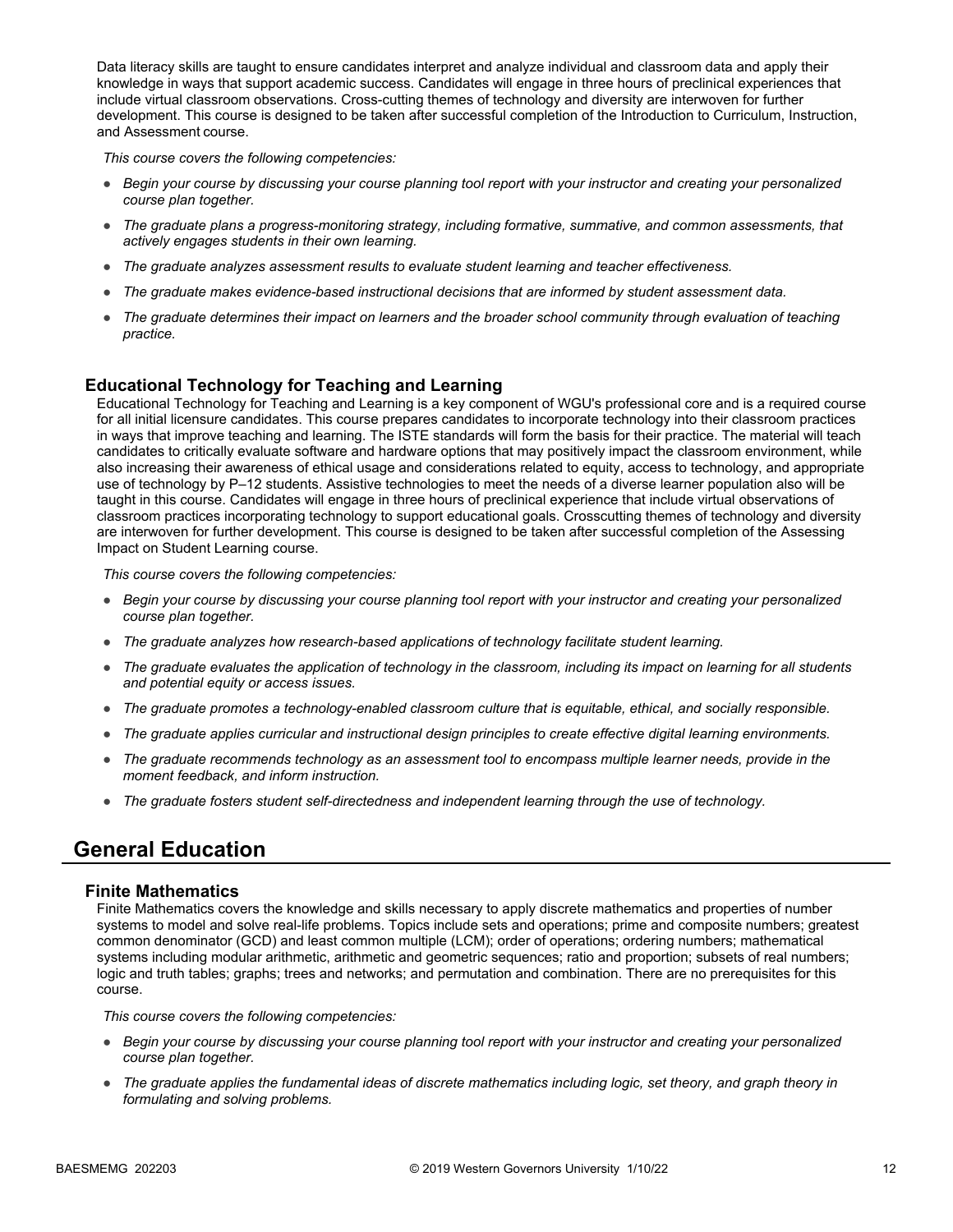- *The graduate demonstrates computational proficiency with real numbers and recognizes the properties of the real number system and its subsets.*
- *The graduate represents numbers in different forms, recognizes relationships among numbers and number systems, deduces the meanings of operations, and demonstrates a conceptual understanding of numbers.*

#### **Introduction to Humanities**

This introductory humanities course allows candidates to practice essential writing, communication, and critical thinking skills necessary to engage in civic and professional interactions as mature, informed adults. Whether through studying literature, visual and performing arts, or philosophy, all humanities courses stress the need to form reasoned, analytical, and articulate responses to cultural and creative works. Studying a wide variety of creative works allows candidates to more effectively enter the global community with a broad and enlightened perspective.

*This course covers the following competencies:*

- *Begin your course by discussing your course planning tool report with your instructor and creating your personalized course plan together.*
- *The graduate assesses the development of humans through the study of key concepts, disciplines, and primary influences of the humanities.*
- *The graduate analyzes the primary contributions and characteristics of humanities during the Classical period.*
- *The graduate analyzes the primary contributions and characteristics of humanities during the Renaissance.*
- *The graduate analyzes the primary contributions and characteristics of humanities during the Neoclassical and Enlightenment period.*
- *The graduate analyzes the primary contributions and characteristics of humanities during the Romantic period.*
- *The graduate analyzes the primary contributions and characteristics of humanities during the Realism movement.*

#### **College Algebra**

This course provides further application and analysis of algebraic concepts and functions through mathematical modeling of real-world situations. Topics include: real numbers, algebraic expressions, equations and inequalities, graphs and functions, polynomial and rational functions, exponential and logarithmic functions, and systems of linear equations.

*This course covers the following competencies:*

- *Begin your course by discussing your course planning tool report with your instructor and creating your personalized course plan together.*
- *The graduate classifies and performs operations on real numbers; solves linear equations and inequalities; connects a linear equation to its graph; and identifies a function.*
- *The graduate solves systems of linear equations and their related applications.*
- *The graduate simplifies and factors polynomial expressions, and solves polynomial equations.*
- *The graduate simplifies rational, radical, and quadratic expressions, solves corresponding equations, and extends this knowledge to the study of functions.*
- *The graduate combines functions, finds inverse functions, solves exponential and logarithmic equations and functions.*

#### **Survey of United States History**

This course presents a broad and thematic survey of U.S. history from European colonization to the mid-twentieth century. Students will explore how historical events and major themes in American history have affected a diverse population.

- *Begin your course by discussing your course planning tool report with your instructor and creating your personalized course plan together.*
- *The graduate analyzes the colonial experience and the foundations of the American Revolution.*
- *The graduate analyzes the challenges of partisan politics and sectionalism in the Early Republic and Civil War eras.*
- *The graduate examines the major changes that defined the United States in the late-nineteenth and early-twentieth centuries.*
- *The graduate explains significant international and domestic challenges that the United States confronted since World*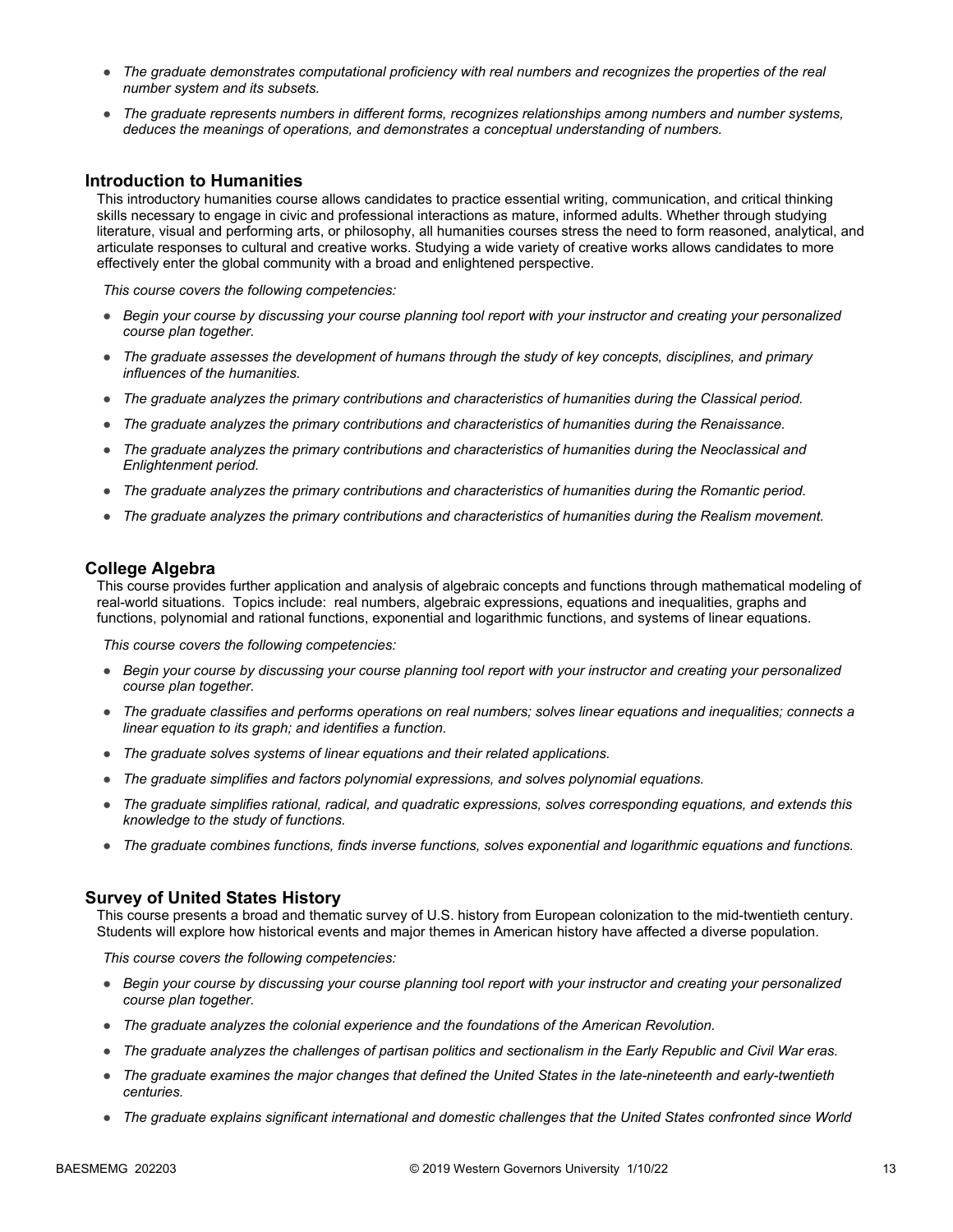#### **English Composition I**

English Composition I introduces candidates to the types of writing and thinking that are valued in college and beyond. Candidates will practice writing in several genres with emphasis placed on writing and revising academic arguments. Instruction and exercises in grammar, mechanics, research documentation, and style are paired with each module so that writers can practice these skills as necessary. Composition I is a foundational course designed to help candidates prepare for success at the college level. There are no prerequisites for English Composition I.

*This course covers the following competencies:*

- *Begin your course by discussing your course planning tool report with your instructor and creating your personalized course plan together.*
- *The graduate applies appropriate grammatical rules, sentence structure, and writing conventions.*
- *The graduate selects appropriate rhetorical strategies that improve writing and argumentation.*
- *The graduate appropriately uses a given writing style.*
- *The graduate uses appropriate writing and revision strategies.*
- *The graduate integrates credible and relevant sources into written arguments.*
- *The graduate composes an appropriate narrative for a given context.*
- *The graduate composes an appropriate argumentative essay for a given context.*

#### **Integrated Physical Sciences**

This course provides students with an overview of the basic principles and unifying ideas of the physical sciences: physics, chemistry, and earth sciences. Course materials focus on scientific reasoning and practical, everyday applications of physical science concepts to help students integrate conceptual knowledge with practical skills.

*This course covers the following competencies:*

- *Begin your course by discussing your course planning tool report with your instructor and creating your personalized course plan together.*
- *The graduate describes the nature and process of science.*
- *The graduate examines applications of physics including fundamental concepts such as forces, motion, energy, and waves.*
- *The graduate examines applications of key chemistry concepts including the structure of matter and the behavior and conservation of matter in chemical reactions.*
- *The graduate describes the underlying organization, interactions, and processes within the Earth system including the Earth's structure and atmosphere, and Earth's interactions within the solar system.*

#### **Applied Probability and Statistics**

Applied Probability and Statistics is designed to help students develop competence in the fundamental concepts of basic statistics including: introductory algebra and graphing; descriptive statistics; regression and correlation; and probability. Statistical data and probability are often used in everyday life, science, business, information technology, and educational settings to make informed decisions about the validity of studies and the effect of data on decisions. This course discusses what constitutes sound research design and how to appropriately model phenomena using statistical data. Additionally, the content covers simple probability calculations, based on events that occur in the business and IT industries. No prerequisites are required for this course.

- *Begin your course by discussing your course planning tool report with your instructor and creating your personalized course plan together.*
- *The graduate applies the operations, processes, and procedures of fractions, decimals, and percentages to evaluate quantitative expressions.*
- *The graduate applies the operations, processes, and procedures of basic algebra to evaluate quantitative expressions, and to solve equations and inequalities.*
- *The graduate evaluates categorical and quantitative data pertaining to a single variable using appropriate graphical*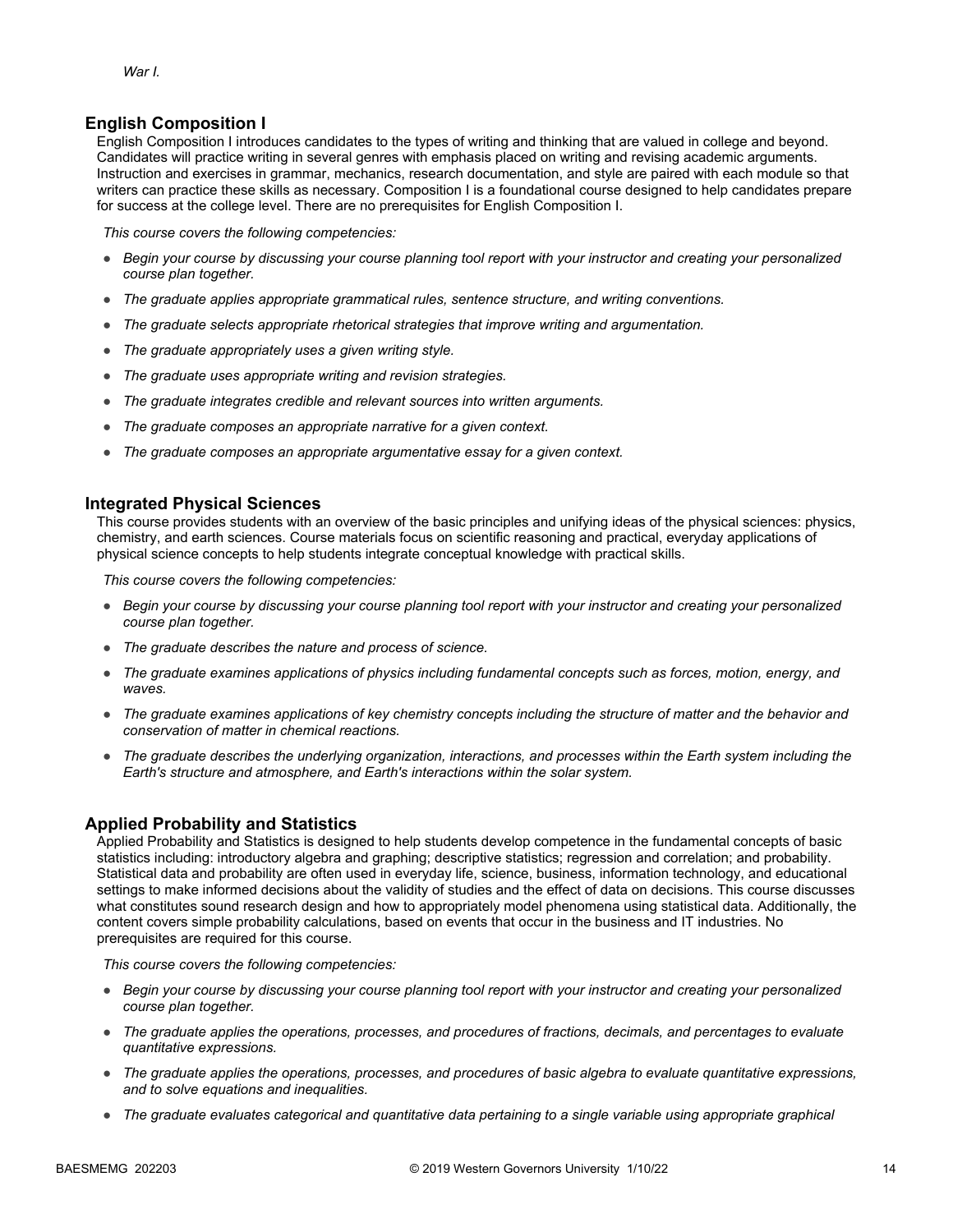*displays and numerical measures.*

- *The graduate evaluates the relationship between two variables through interpretation of visual displays and numerical measures.*
- *The graduate evaluates the relationship between two quantitative variables through correlation and regression.*
- *The graduate applies principles and methods of probability-based mathematics to explain and solve problems.*

#### **English Composition II**

English Composition II introduces candidates to the types of research and writing that are valued in college and beyond. Candidates will practice writing, with emphasis placed on research, writing, and revising an academic argument. Instruction and exercises in grammar, mechanics, research documentation, and style are paired with each module so that writers can practice these skills as necessary. Composition II is a foundational course designed to help candidates prepare for success at the college level. Composition I is the prerequisite for Composition II.

*This course covers the following competencies:*

- *Begin your course by discussing your course planning tool report with your instructor and creating your personalized course plan together.*
- *The graduate evaluates the quality, credibility, and relevance of evidence in order to integrate evidence into a final research paper.*
- *The graduate applies steps of the writing process appropriately to improve quality of writing.*
- *The graduate composes an argumentative research paper.*

#### **Introduction to Communication**

This introductory communication course allows candidates to become familiar with the fundamental communication theories and practices necessary to engage in healthy professional and personal relationships. Candidates will survey human communication on multiple levels and critically apply the theoretical grounding of the course to interpersonal, intercultural, small group, and public presentational contexts. The course also encourages candidates to consider the influence of language, perception, culture, and media on their daily communicative interactions. In addition to theory, candidates will engage in the application of effective communication skills through systematically preparing and delivering an oral presentation. By practicing these fundamental skills in human communication, candidates become more competent communicators as they develop more flexible, useful, and discriminatory communicative practices in a variety of contexts. Note: There are references within this video to Taskstream. If Taskstream is not part of your student experience, please disregard, and locate your task(s) within your course.

*This course covers the following competencies:*

- *Begin your course by discussing your course planning tool report with your instructor and creating your personalized course plan together.*
- *The graduate applies foundational elements of effective communication.*
- *The graduate applies appropriate communication strategies in interpersonal and group contexts.*
- *The graduate utilizes appropriate presentational communication strategies in personal and professional settings.*

#### **American Politics and the US Constitution**

American Politics and the U.S. Constitution examines the evolution of representative government in the United States and the changing interpretations of the civil rights and civil liberties protected by the Constitution. This course will give candidates an understanding of the powers of the branches of the federal government, the continual tensions inherent in a federal system, the shifting relationship between state and federal governments, and the interactions between elected officials and the ever-changing electorate. This course will focus on such topics as the role of a free press in a democracy, the impact of changing demographics on American politics, and the debates over and expansion of civil rights. Upon completion of the course, candidates should be able to explain the basic functions of the federal government, describe the forces that shape American policy and politics, and be better prepared to participate in America's civic institutions. This course has no prerequisite.

- *Begin your course by discussing your course planning tool report with your instructor and creating your personalized course plan together.*
- *The graduate describes the influence of competing political ideologies on the development of the United States*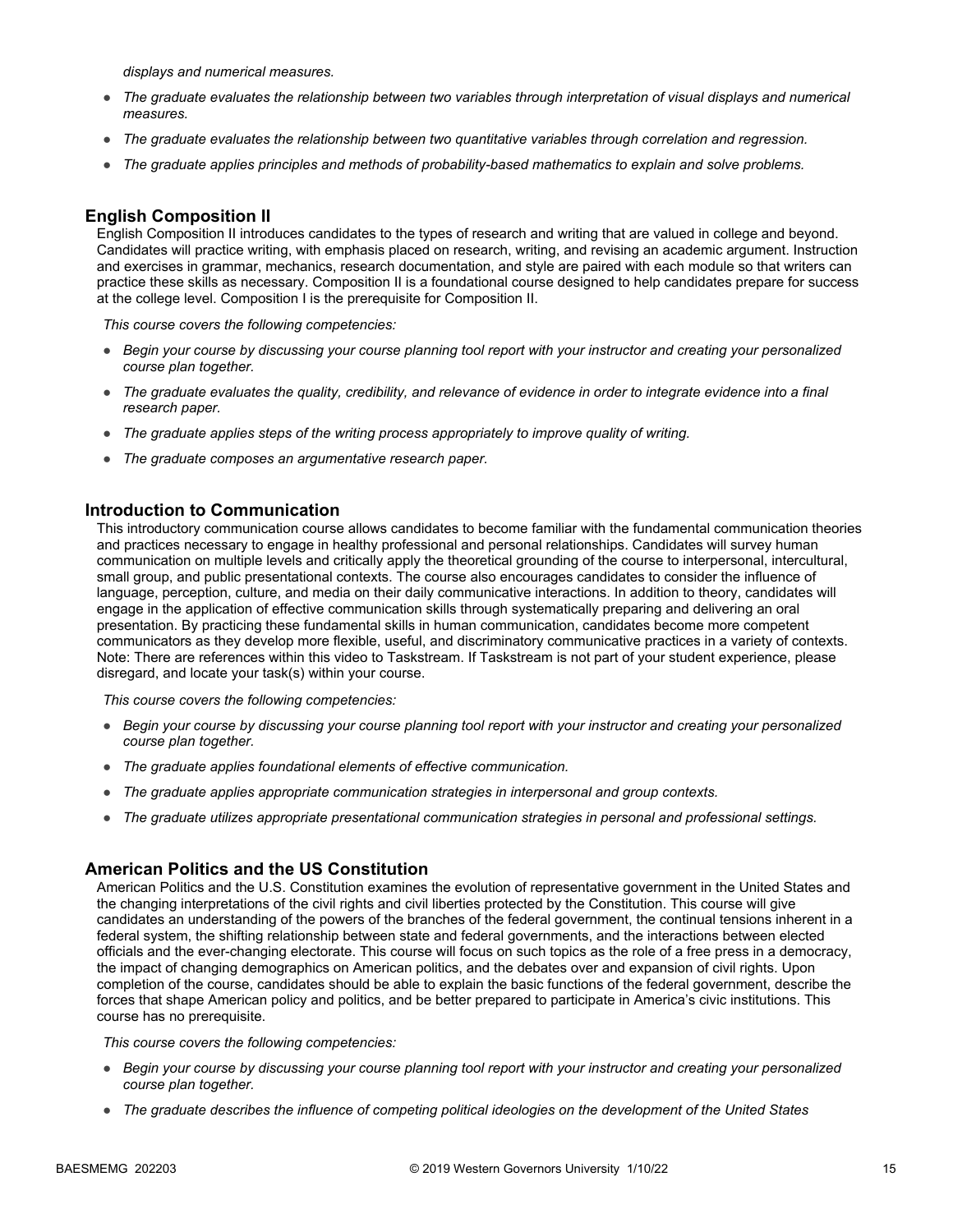*government.*

- *The graduate explains how the structure and powers of the United States government interact to form public policy.*
- *The graduate examines the influence of political parties, citizens, and non-governmental organizations on elections and other political processes inside a participatory democracy.*
- *The graduate examines the struggle to balance individual liberty, public order, and state's rights.*
- *The graduate examines the influence of the media, public opinion, and political discourse on American democracy.*

### **Mathematics Content**

#### **Trigonometry and Precalculus**

Trigonometry and Precalculus covers the knowledge and skills necessary to apply trigonometry, complex numbers, systems of equations, vectors and matrices, sequence and series, and to use appropriate technology to model and solve real-life problems. Topics include degrees; radians and arcs; reference angles and right triangle trigonometry; applying, graphing and transforming trigonometric functions and their inverses; solving trigonometric equations; using and proving trigonometric identities; geometric, rectangular, and polar approaches to complex numbers; DeMoivre's Theorem; systems of linear equations and matrix-vector equations; systems of nonlinear equations; systems of inequalities; and arithmetic and geometric sequences and series. College Algebra is a prerequisite for this course.

*This course covers the following competencies:*

- *Begin your course by discussing your course planning tool report with your instructor and creating your personalized course plan together.*
- *The graduate applies trigonometric ratios and triangle formulas to model and solve real-life problems.*
- *The graduate uses a unit circle to define trigonometric functions and applies these functions to model and solve reallife problems.*
- *The graduate proves trigonometric identities and solves trigonometric equations.*
- *The graduate applies various representations of complex numbers to solve problems.*
- *The graduate uses systems of equations, systems of inequalities, and matrices to model and solve real-life problems.*
- *The graduate explores arithmetic and geometric sequences and uses them to model and solve real-life problems.*

#### **Probability and Statistics I**

Probability and Statistics I covers the knowledge and skills necessary to apply basic probability, descriptive statistics, and statistical reasoning, and to use appropriate technology to model and solve real-life problems. It provides an introduction to the science of collecting, processing, analyzing, and interpreting data, including representations, constructions and interpretation of graphical displays (e.g., box plots, histograms, cumulative frequency plots, scatter plots). Topics include creating and interpreting numerical summaries and visual displays of data; regression lines and correlation; evaluating sampling methods and their effect on possible conclusions; designing observational studies, controlled experiments, and surveys; and determining probabilities using simulations, diagrams, and probability rules. Candidates should have completed a course in College Algebra before engaging in this course.

*This course covers the following competencies:*

- *Begin your course by discussing your course planning tool report with your instructor and creating your personalized course plan together.*
- *The graduate evaluates the relationship between two variables through the creation and interpretation of numerical summaries and visual displays.*
- *The graduate evaluates the sampling methods used in studies including the effect they have on conclusions that can be made.*
- *The graduate designs and conducts observational studies, controlled experiments, and surveys to explore population characteristics.*
- *The graduate determines the probability of events using simulations, diagrams, and probability rules.*

#### **College Geometry**

College Geometry covers the knowledge and skills necessary to use dynamic technology to explore geometry, to use axiomatic reasoning to prove statements about geometry, and to apply geometric models to solve real-life problems. Topics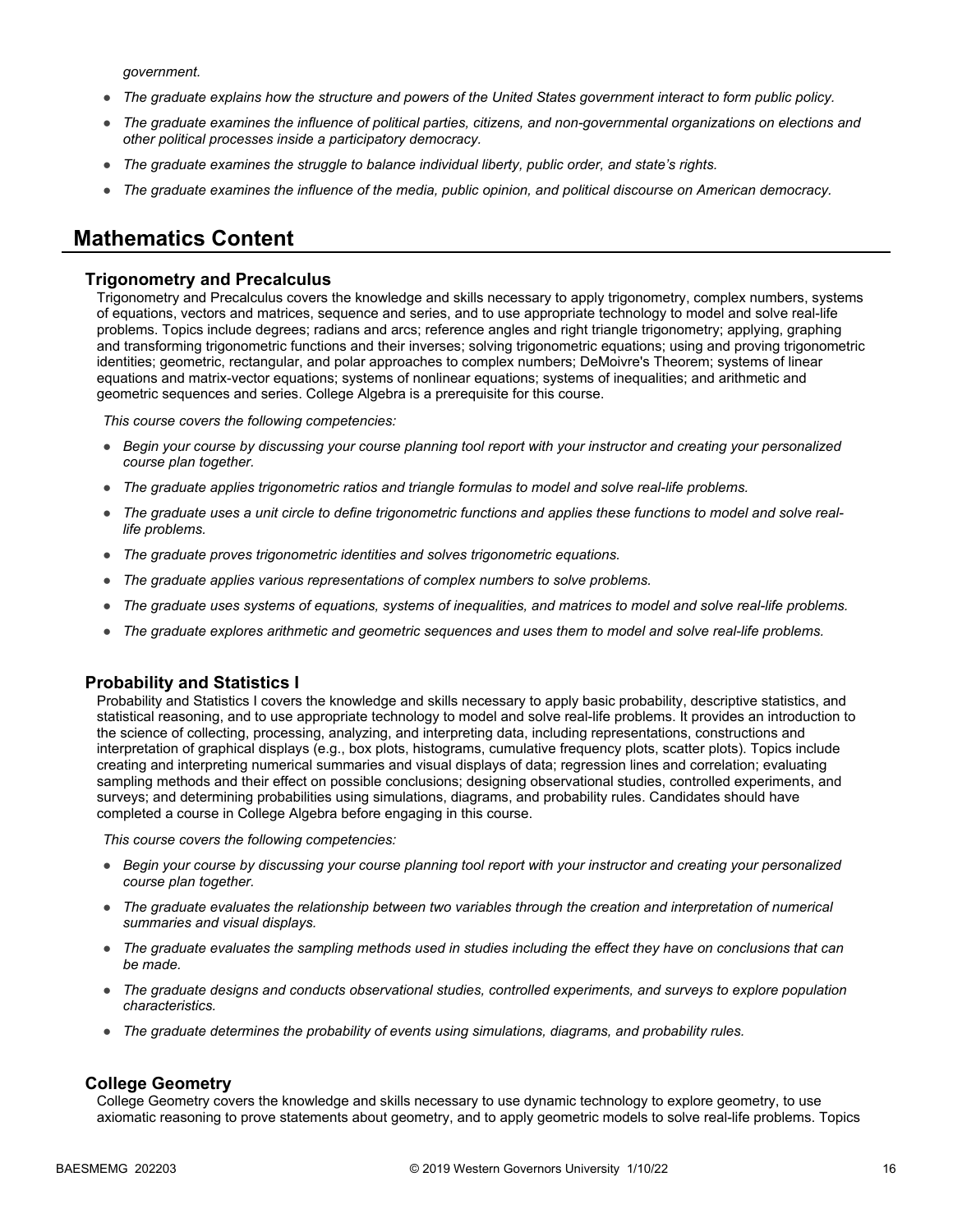include axiomatic systems, analytic proofs, coordinate geometry, plane and solid Euclidean geometry, non-Euclidean geometries, constructions, transformations, deductive reasoning, and dynamic technology. College Algebra as well as Trigonometry and Precalculus are prerequisites.

*This course covers the following competencies:*

- *Begin your course by discussing your course planning tool report with your instructor and creating your personalized course plan together.*
- *The graduate applies algebraic language in representing geometric concepts to solve two-dimensional problems.*
- *The graduate implements geometric construction methods to create objects.*
- *The graduate applies properties and theorems about circles and circle sectors to solve problems.*
- *The graduate applies geometric properties to solve problems.*
- *The graduate examines geometric relationships to analyze congruence, similarity, transformations, and symmetry.*
- *The graduate analyzes the axiomatic nature of Euclidean and non-Euclidean geometries to reflect on geometric reasoning and formal proof.*

#### **Calculus I**

Calculus I is the study of rates of change in the slope of a curve and covers the knowledge and skills necessary to use differential calculus of one variable and technology to solve basic problems. Topics include graphing functions and finding their domains and ranges; limits, continuity, differentiability, visual, analytical, and conceptual approaches to the definition of the derivative; the power, chain, and sum rules applied to polynomial and exponential functions, position and velocity; and L'Hopital's Rule. Precalculus is a prerequisite for this course.

*This course covers the following competencies:*

- *Begin your course by discussing your course planning tool report with your instructor and creating your personalized course plan together.*
- *The graduate demonstrates a conceptual understanding of limits and finds limits of functions.*
- *The graduate demonstrates a conceptual understanding of and solves problems involving continuity, and defines the relationship of continuity to differentiability and integrability.*
- *The graduate demonstrates a conceptual understanding of differentiation and applies differentiation techniques to solve problems and aid in function graphing.*
- *The graduate applies differentiation in various ways to solve problems.*
- *The graduate applies integration techniques to solve problems.*

## **General Science Content**

#### **Introduction to Biology**

This course is a foundational introduction to the biological sciences. The overarching theories of life from biological research are explored as well as the fundamental concepts and principles of the study of living organisms and their interaction with the environment. Key concepts include how living organisms use and produce energy; how life grows, develops, and reproduces; how life responds to the environment to maintain internal stability; and how life evolves and adapts to the environment.

*This course covers the following competencies:*

- *Begin your course by discussing your course planning tool report with your instructor and creating your personalized course plan together.*
- *The graduate analyzes the characteristics and classifications of living organisms.*
- *The graduate analyzes the basic chemical composition of cells and the basic processes that happen at the cellular level.*
- *The graduate analyzes different types of cells based on their structures and biological functions.*
- *The graduate analyzes the biological basis for and patterns of heredity and gene expression.*
- *The graduate analyzes inter-dependencies of organisms and their environments.*

#### **Natural Science Lab**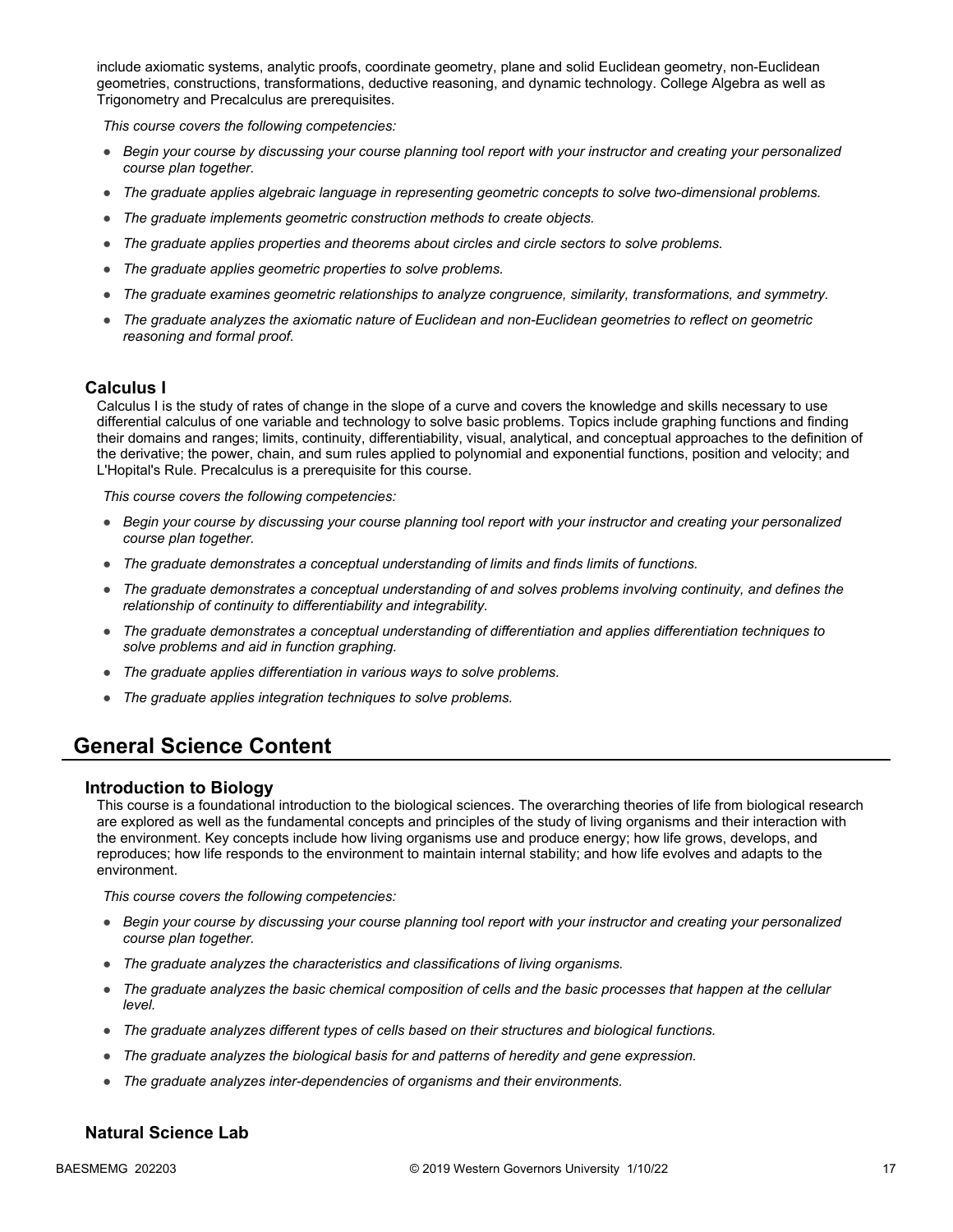This course gives you an introduction to using the scientific method and engaging in scientific research to reach conclusions about the natural world. You will design and carry out an experiment to investigate a hypothesis by gathering quantitative data.

*This course covers the following competencies:*

- *Begin your course by discussing your course planning tool report with your instructor and creating your personalized course plan together.*
- The graduate evaluates academic sources for their credibility and relevance to a chosen research topic on a natural *world phenomenon.*
- *The graduate accurately executes the process of scientific inquiry through experimentation in the natural world.*
- *The graduate draws conclusions based on academic research and scientific inquiry.*

# **Mathematics Education**

#### **Mathematics History and Technology**

In this course, you will learn about a variety of technological tools for doing mathematics, and develop a broad understanding of the historical development of mathematics. You will come to understand that mathematics is a very human subject that comes from the macro-level sweep of cultural and societal change, as well as the micro-level actions of individuals with personal, professional, and philosophical motivations. You will focus on the historical development of mathematics including contributions of significant figures and diverse cultures. Most importantly, you will learn to evaluate and apply technological tools and historical information to create an enriching student-centered mathematical learning environment.

*This course covers the following competencies:*

- *Begin your course by discussing your course planning tool report with your instructor and creating your personalized course plan together.*
- *The graduate analyzes major historical developments and cultural contributions in number systems, algebra, geometry, calculus, discrete mathematics, statistics and probability, and measurement.*
- *The graduate analyzes the historical development of methods in mathematics.*
- *The graduate analyzes the humanistic, social, and political influences on mathematical discoveries and the applications and effect of those discoveries.*
- *The graduate evaluates technological tools for appropriate use in a variety of situations.*
- *The graduate utilizes appropriate industry-standard technological tools to solve problems.*
- *The graduate integrates student-centered technology in the planning of learning activities to build understanding of mathematical concepts and promote creativity.*
- *The graduate integrates mathematics history into the planning of learning activities to improve student learning.*

#### **Mathematics Learning and Teaching**

Mathematics Learning and Teaching will help students develop the knowledge and skills necessary to become prospective and practicing educators. Students will be able to use a variety of instructional strategies to effectively facilitate the learning of mathematics. This course focuses on selecting appropriate resources, using multiple strategies, and planning instruction, with methods based on research and problem solving. A deep understanding of the knowledge, skills, and disposition of mathematics pedagogy is necessary to become an effective secondary mathematics educator. There are no prerequisites for this course.

- *Begin your course by discussing your course planning tool report with your instructor and creating your personalized course plan together.*
- *The graduate integrates principles and models of teaching for understanding into learning activities.*
- *The graduate integrates problem solving into learning activities to build conceptual understanding.*
- *The graduate evaluates teaching tools and strategies for the purpose of planning learning activities.*
- *The graduate evaluates learning activities for alignment with the National Council of Teachers of Mathematics (NCTM) standards.*
- *The graduate incorporates standards and best practices for the teaching and learning of mathematics for all students*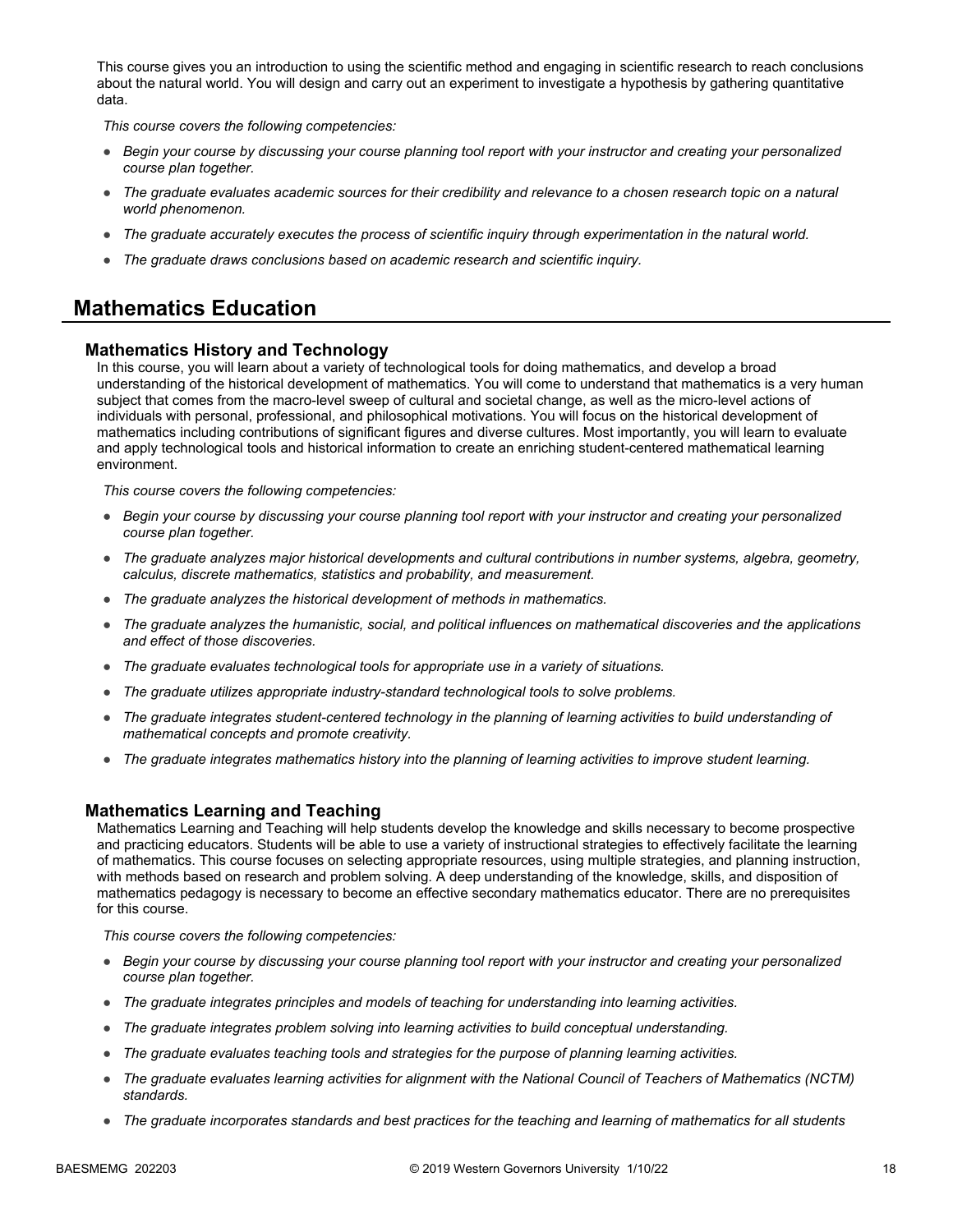*into instructional practice.*

- *The graduate uses multiple assessment strategies to evaluate student understanding and guide instruction.*
- *The graduate accommodates the needs and abilities of diverse students in the planning of learning activities.*

#### **Algebra for Secondary Mathematics Teaching**

Algebra for Secondary Mathematics Teaching explores important conceptual underpinnings, common student misconceptions and ways of thinking, appropriate use of technology, and instructional practices to support and assess the learning of algebra. Secondary teachers should have an understanding of the following: algebra as an extension of number, operation, and quantity; various ideas of equivalence pertaining to algebraic structures; patterns of change as covariation between quantities; connections between representations (tables, graphs, equations, geometric models, context); and the historical development of content and perspectives from diverse cultures. In particular, this course focuses on deeper understanding of rational numbers, ratios and proportions, meaning and use of variables, functions (e.g., exponential, logarithmic, polynomials, rational, quadratic), and inverses. Calculus I is a prerequisite for this course.

*This course covers the following competencies:*

- *Begin your course by discussing your course planning tool report with your instructor and creating your personalized course plan together.*
- *The graduate analyzes historical development, perspectives from diverse cultures, and content knowledge to deepen a student's algebraic understanding.*
- *The graduate integrates instructional practices to support and assess students' understanding of algebra.*
- *The graduate integrates technology to support and assess students' learning of algebra.*
- *The graduate analyzes conceptual algebra underpinnings, common misconceptions, and students' ways of thinking to create opportunities to learn.*

### **Pedagogy**

#### **Secondary Reading Instruction and Interventions**

Secondary Reading Instruction and Interventions explores the comprehensive, student-centered response to intervention (RTI) model used to identify and address the needs of learners in middle school and high school who struggle with reading comprehension and/or information retention. Course content provides educators with effective strategies designed to scaffold instruction and help learners develop increased skill in the following areas: reading, vocabulary, text structures and genres, and logical reasoning related to the academic disciplines. This course is designed to be taken after successful completion of the Introduction to Curriculum, Instruction, and Assessment course OR Introduction to Instructional Planning and Presentation AND Instructional Planning and Presentation in Special Education.

*This course covers the following competencies:*

- *Begin your course by discussing your course planning tool report with your instructor and creating your personalized course plan together.*
- *The graduate explains how the Response to Intervention (RTI) approach identifies, monitors, and differentiates instruction to ensure that struggling readers obtain the appropriate support and interventions to improve academic progress.*
- *The graduate develops effective vocabulary instruction to enhance students' reading comprehension in the content areas.*
- *The graduate integrates knowledge of effective comprehension strategies to help students monitor and improve their own comprehension when reading.*
- *The graduate integrates reading strategies that scaffold instruction for students when reading increasingly complex texts.*
- *The graduate integrates reading assessments to make informed instructional and placement decisions.*

#### **Secondary Disciplinary Literacy**

Secondary Disciplinary Literacy examines teaching strategies designed to help learners in middle and high school improve upon the literacy skills required to read, write, and think critically while engaging content in different academic disciplines. Themes include exploring how language structures, text features, vocabulary, and context influence reading comprehension across the curriculum. The course highlights strategies and tools designed to help teachers assess the reading comprehension and writing proficiency of learners and provides strategies to support students' reading and writing success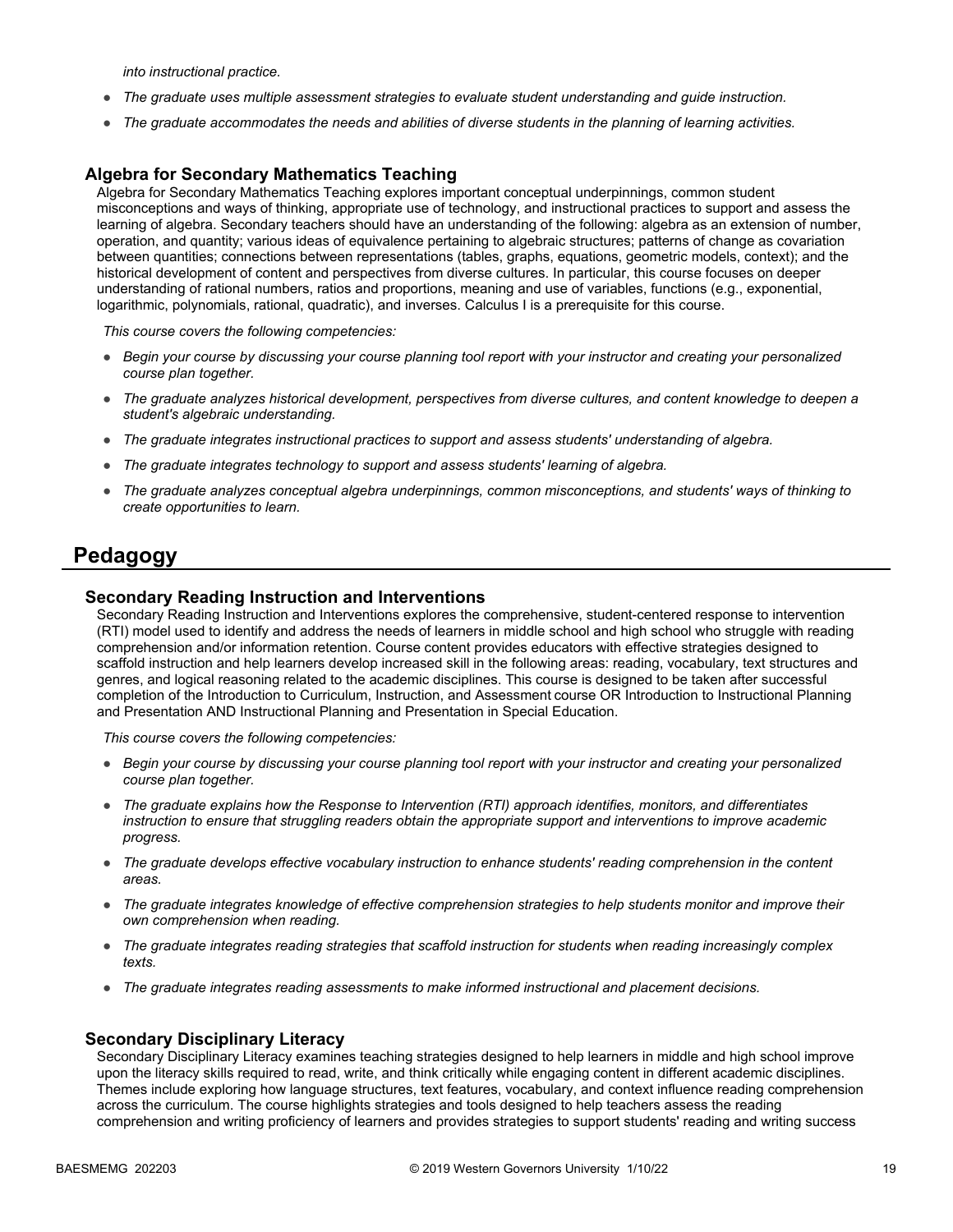in all curriculum areas. This course has no prerequisites.

*This course covers the following competencies:*

- *Begin your course by discussing your course planning tool report with your instructor and creating your personalized course plan together.*
- *The graduate distinguishes between the basic strategies used to facilitate comprehension in the content areas and the specialized reading practices needed to comprehend text in a specific discipline.*
- *The graduate integrates discipline-specific literacy instruction to help students understand the text structures, vocabulary, and language knowledge required for specific disciplines.*
- *The graduate plans writing activities that promote understanding of discipline-specific content through the organization, analysis, and synthesis of ideas.*
- *The graduate creates authentic learning tasks and activities that provide students with opportunities to demonstrate discipline specific understandings.*
- *The graduate integrates instructional strategies and materials in disciplinary literacy practices to enhance student understanding within the disciplines.*

### **Education**

#### **Teaching in the Middle School**

Teaching in the Middle School examines the guiding principles and best teaching practices for educating middle school students. The course explores the history of the middle school, the philosophy, theory, and rationale behind middle school organization; and the differences between elementary, middle, and secondary schools. The course also examines the unique needs of middle school students and teaching methods used to meet the needs of these learners. This course has no prerequisites.

- *Begin your course by discussing your course planning tool report with your instructor and creating your personalized course plan together.*
- *The graduate examines the evolution of school structures, theory, and educational philosophy to understand how the middle school environment is different from the elementary, junior high, and high school environments.*
- *The graduate evaluates various models of middle school organization to determine how each meets the developmental needs of early adolescents.*
- *The graduate analyzes supportive age-appropriate best teaching practices that move middle school students toward independence and prepare them to be successful lifelong learners.*